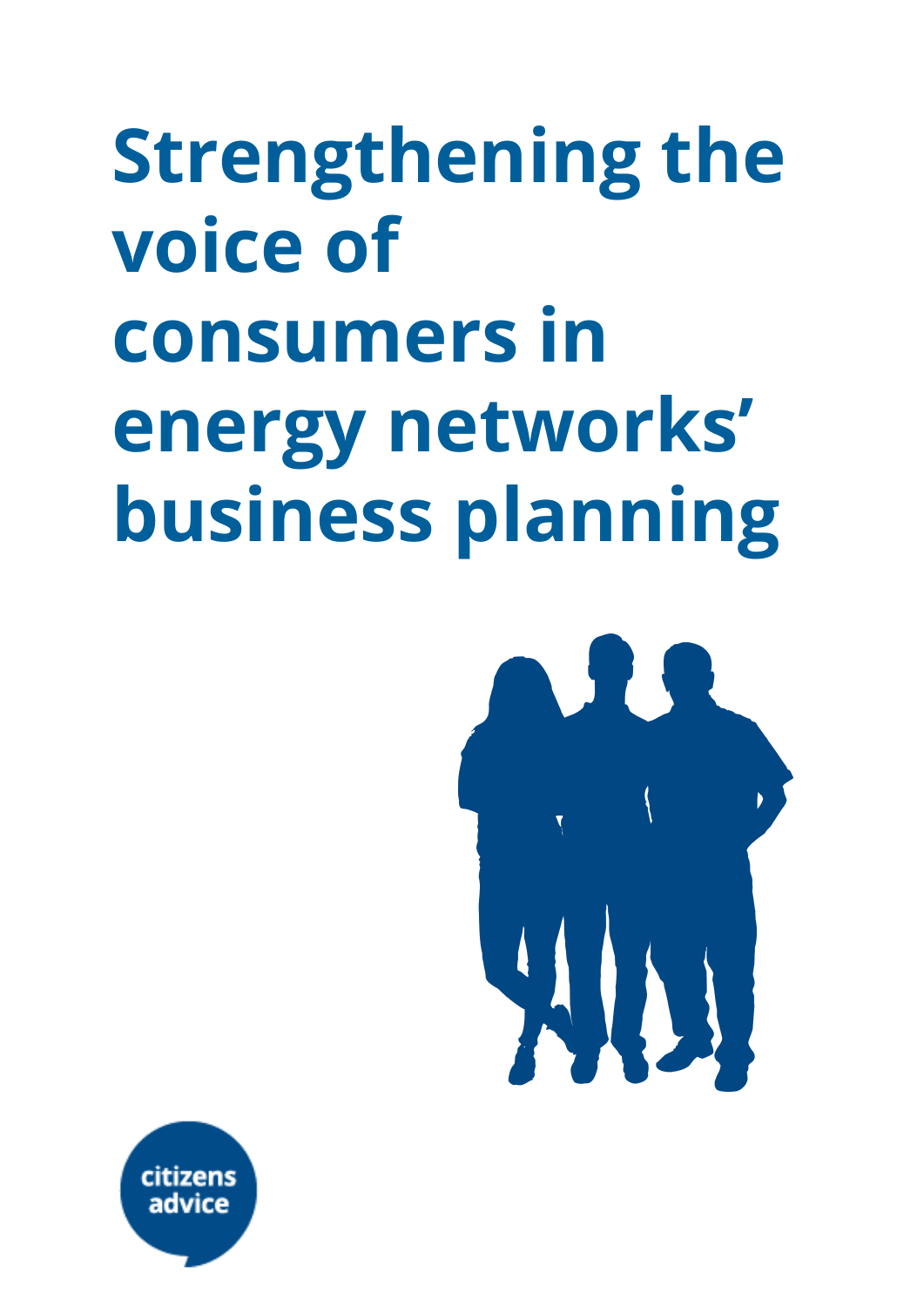# **Contents**

| <b>Summary</b>                                          | $\mathbf{2}$ |
|---------------------------------------------------------|--------------|
| <b>About Citizens Advice</b>                            | 4            |
| What is consumer engagement and why is it important     | 5            |
| Levels of engagement                                    | 7            |
| Spaces for the consumer voice                           | 9            |
| Review of past consumer engagement in business planning | 10           |
| Our vision for future consumer engagement               | 11           |
| Direct engagement of end-consumers                      | 12           |
| Consumer representation on Stakeholder Panels           | 16           |
| Networks' Consumer Challenge Groups                     | 19           |

We would like to thank Involve for conducting the research for us that underpins this report, and Sustainability First for providing input and feedback along the way.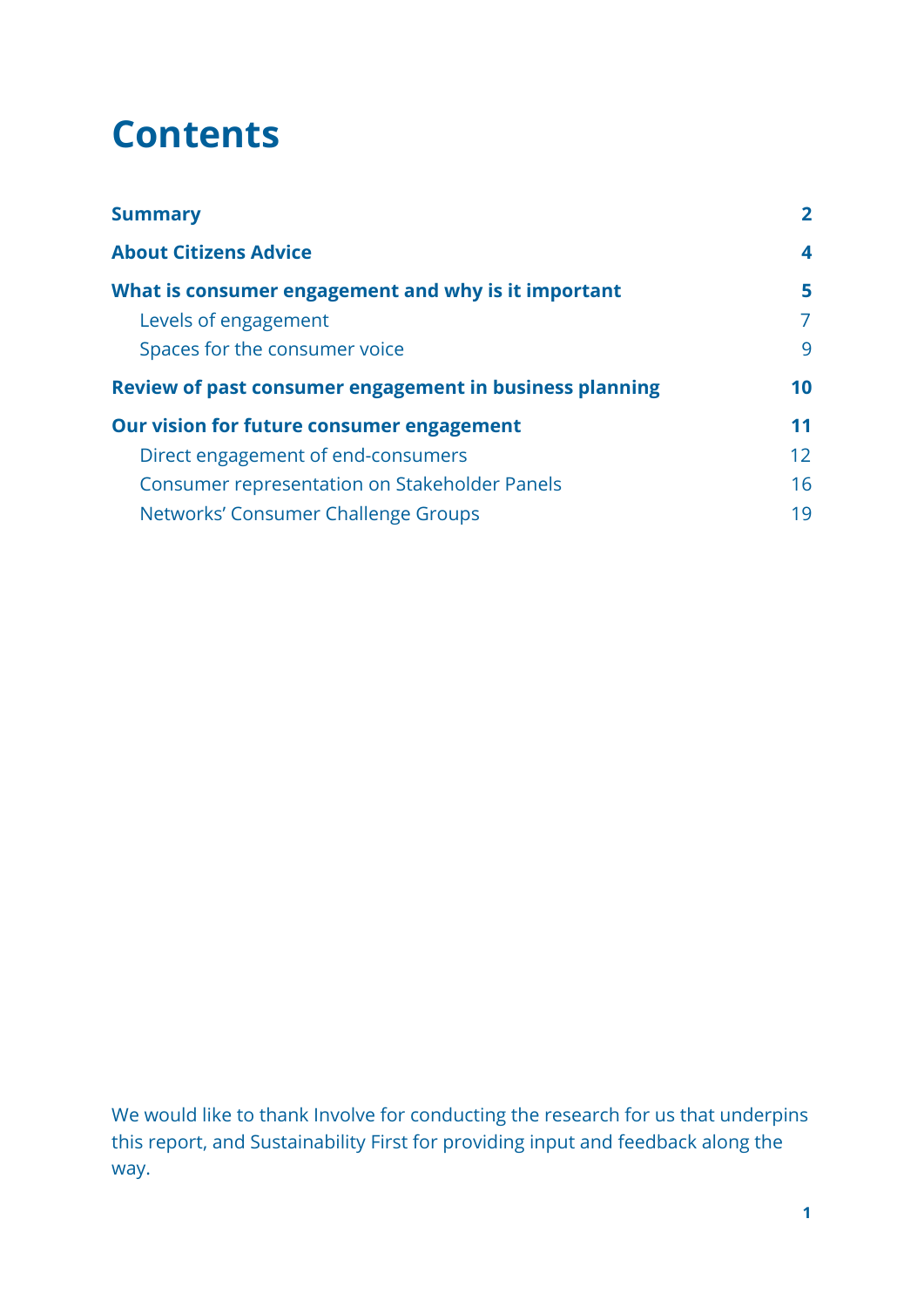# <span id="page-2-0"></span>**Summary**

The engagement of people as consumers, citizens and communities is of strategic importance to making the energy transition in the UK a success. Numerous challenges lie ahead of energy network companies, the regulator and policy-makers to facilitate it, including the decarbonisation of transport and heat, the need to increase demand-side response, the integration of renewables, and others. The transition will affect all energy consumers: they may wish to or be required to change their behaviour, pay more, install new devices in their homes and streets, or tolerate street works and interruptions to supply. It is therefore vital their voices are heard in the upcoming business planning process for energy networks (RIIO-2) and ongoing energy network activities and regulation, and more broadly in discussions around the significant changes that are occuring in the energy industry.

Citizens Advice commissioned the charity and think tank Involve<sup>1</sup> to undertake research into how the domestic and small business consumer voice can best be strengthened in energy network companies' business planning. The research involved a literature review, a survey of all energy network companies in Great Britain, and international case studies of best practice examples of small end-consumer engagement. Involve's full research report will be published on our website alongside this report.

The research shows that engagement is not an end in itself - ultimately it should produce better outcomes and decisions. We propose a list of seven positive outcomes for domestic and small business consumers that we think energy network companies should contribute to and be asked to report against. These companies have greatly invested in engaging with consumers over the past years. The amount of engagement and awareness of stakeholders and their needs has greatly improved. But more can and needs to be done.

#### **Recommendations for energy network companies**

For immediate consideration for business planning (RIIO-2) for gas transmission, gas distribution and electricity transmission companies:

● The range of topics that consumers are engaged on needs to widen to reflect the amount and complexity of change in the energy system. Beyond reliability, service standards and prices, consumers should be consulted on their priorities, attitudes, values, willingness to accept, etc.

<sup>1</sup> Involve is a charity and think tank established in 2003 to improve the quality of democracy between elections. <https://www.involve.org.uk/>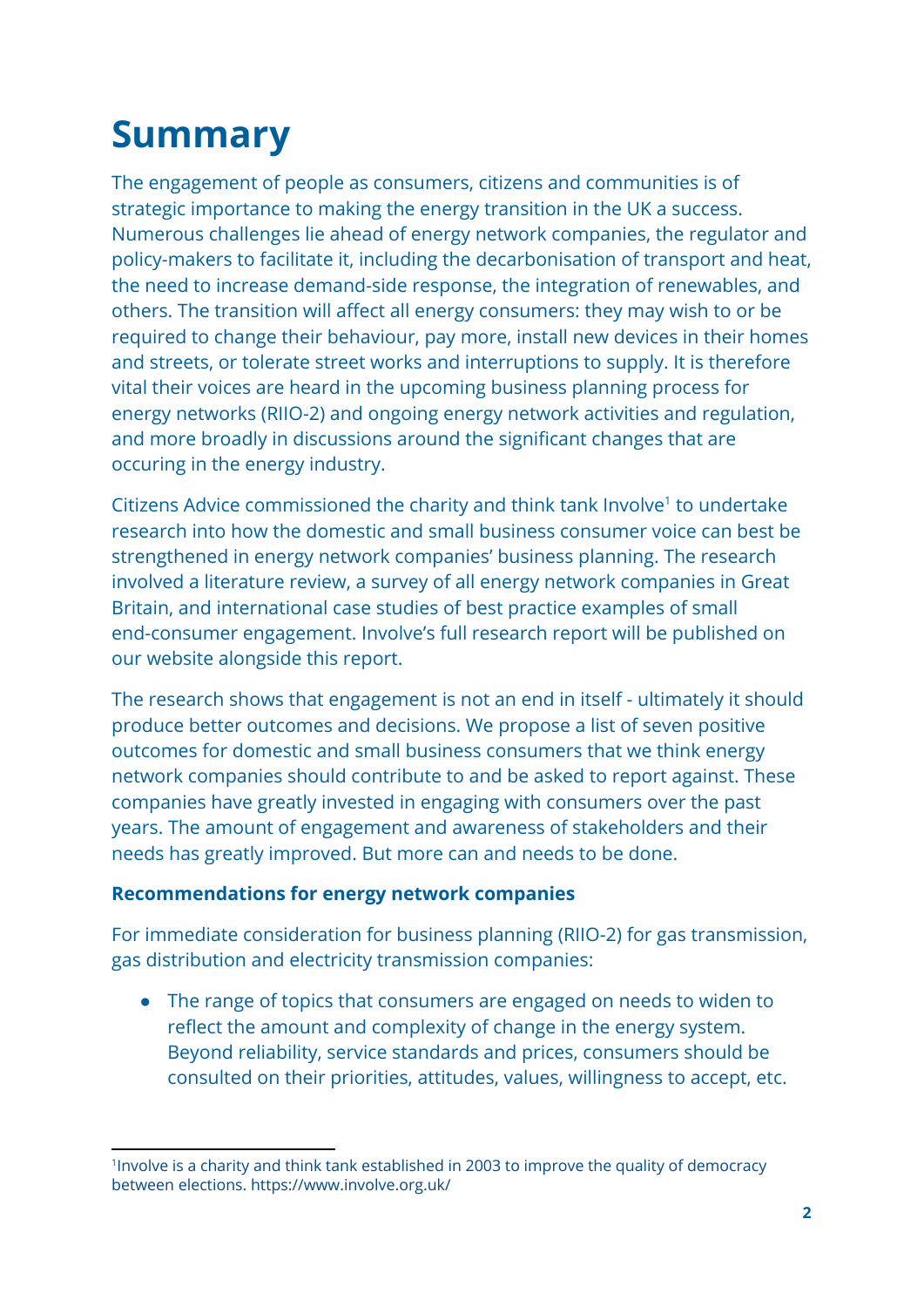relating to more complex, long-term challenges. In the report, we give examples of topics this could include.

- To tackle some of these more complex, technical issues, companies should consider using deliberative methods. We offer case studies of where this has been done successfully.
- Many decisions in the business planning process will involve trade-offs and disagreement. Network companies can help the regulator and challenge groups by highlighting where trade-offs exist, where disagreement lies, and why certain solutions were chosen over others. They should be transparent about which groups may be disadvantaged by certain decisions and how they plan to mitigate this.
- Our research identified three spaces in which the voice of consumers can influence energy networks' business plans and day to day activities: through direct engagement, through representatives on stakeholder panels, and in challenge groups. We would like to see companies engage with the consumer voice in all these spaces both when writing business plans and when delivering them.
- We outline different levels at which engagement can take place, ranging from informing to empowering consumers and their representatives. We encourage companies to use the full spectrum.
- Gas distribution companies should set up Customer Engagement Groups that can genuinely challenge them on their business plan and the quality of their engagement. They need to be properly resourced and supported, and have sound processes in place to ensure their independence.

General good practice that we would like to see more of across energy network companies:

- Consumers stand to gain when companies share and collaborate on customer engagement. They can avoid duplicating efforts, learn from each others' mistakes and successes, and avoid engagement fatigue among customers.
- Network companies need to be able to demonstrate that their engagement activities have made a difference, and whether they were worth consumers' time and money. The sector should develop better ways of evaluating effectiveness, and monitoring costs and benefits of engagement activities.
- Network companies should do more to support their stakeholder panels to develop a better understanding of domestic and small business consumer views on complex or emerging issues. They should consider setting up some form of Consumer Panel, taking inspiration from Ofgem's Consumer First Panel and the Irish Public Water Forum.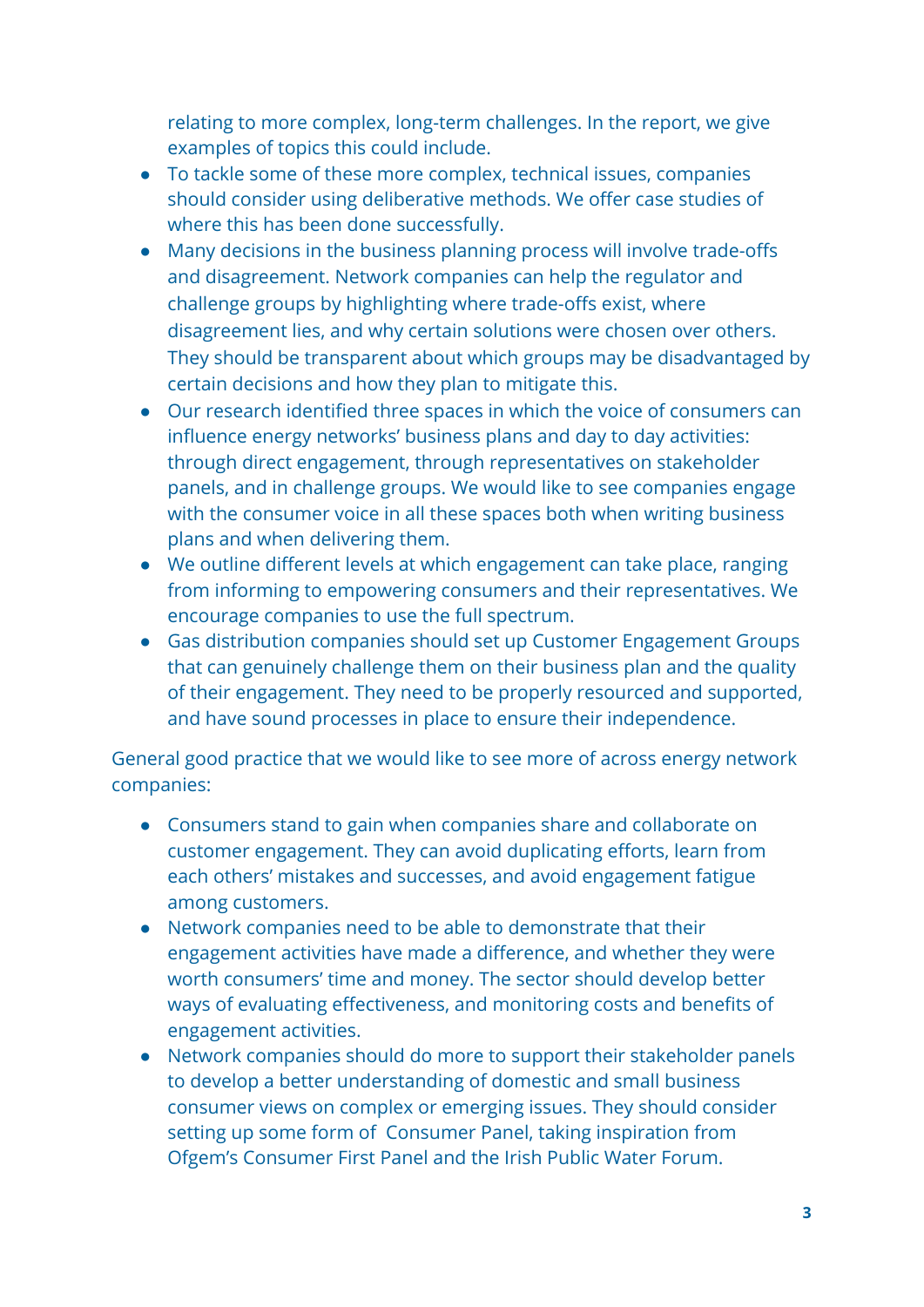#### **Recommendations for Ofgem and Government**

- We call on Ofgem and the Department for Business, Energy & Industrial Strategy (BEIS) to engage more with domestic and small business energy consumers. Where issues affect the whole energy network industry, where there are systemic risks, where decisions lie with the regulator, or for long-term issues, Ofgem and BEIS may be better placed than individual companies to conduct consumer research. In the report, we give examples of topics this could include.
- Ofgem should develop a standard evaluation framework that helps evaluate the quality and effectiveness of company engagement. Currently there is no shared understanding of what good engagement looks like. This is crucial when it comes to CEGs and Ofgem judging business plans and any ongoing stakeholder engagement incentive.
- Ofgem should consider the use of challenge groups beyond the business planning process. We suggest using the expertise and experience from Customer Engagement Groups to form a cross-sector, GB-wide engagement group.

# <span id="page-4-0"></span>**About Citizens Advice**

The Citizens Advice service provides free, independent, confidential and impartial advice to everyone on their rights and responsibilities. On 1 April 2014, the Citizens Advice service took on the powers of Consumer Futures to become the statutory representative for domestic and small business energy consumers across Great Britain.

The Citizens Advice service is a network of nearly 300 independent advice centres that provide free, impartial advice from more than 2,900 locations in England and Wales, including GPs' surgeries, hospitals, community centres, county courts and magistrates courts, and mobile services both in rural areas and to serve particular dispersed groups. In 2017, Citizens Advice Service helped fix 163,000 energy problems through our local network and 61,000 through our Consumer Service. Our Extra Help Unit specialist case handling unit resolved 8,367 cases on behalf of consumers in vulnerable circumstances, and their Ask the Adviser telephone service handled 2,593 calls from other advice providers in need of specialist energy advice.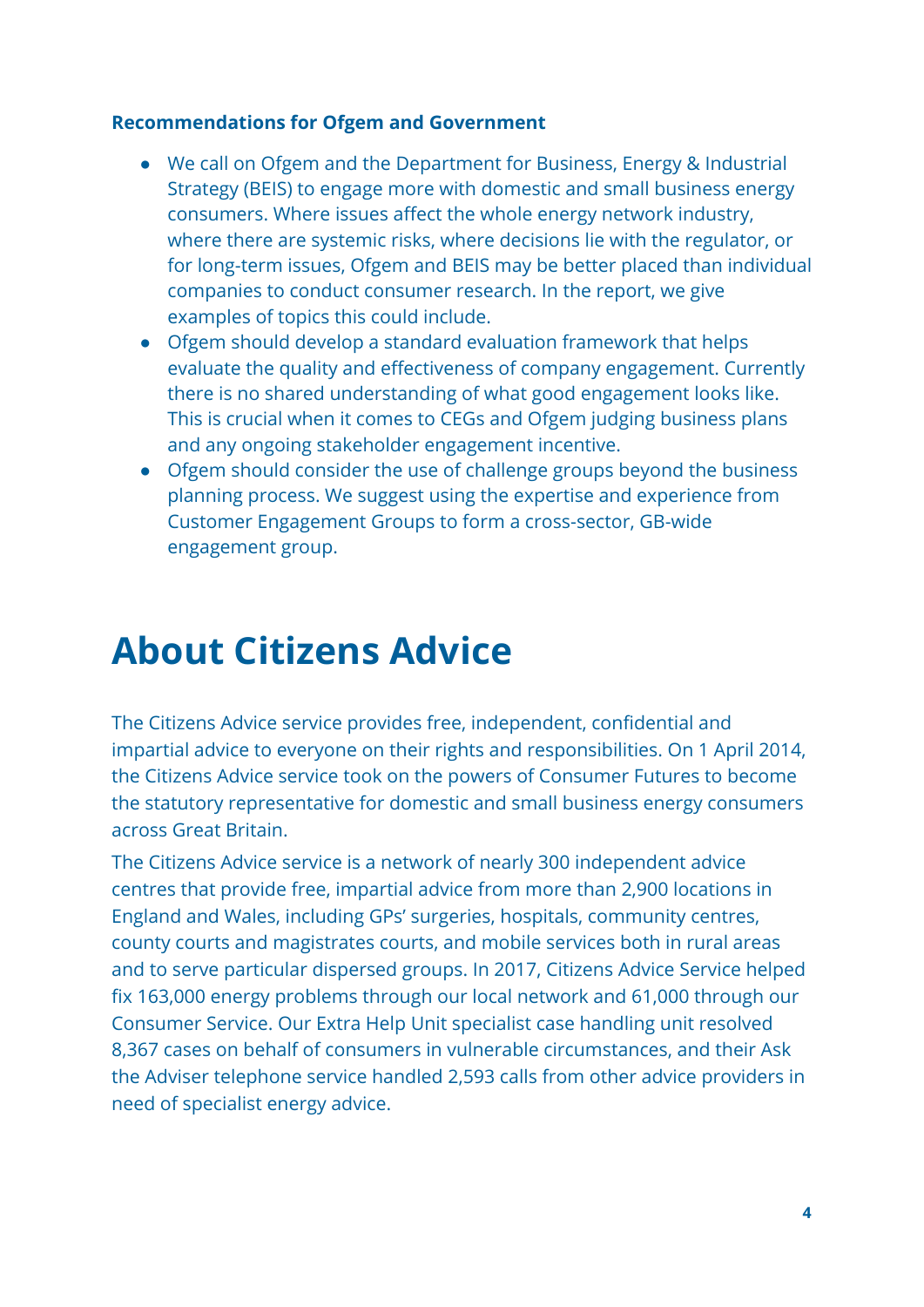# <span id="page-5-0"></span>**What is consumer engagement and why is it important**

People - as consumers, citizens or communities - should be able to contribute to and influence decisions that affect their lives, choices and environment. Energy network companies as monopolies providing an essential service should in turn seek out the views of energy users in their decision-making. Involving people in decisions that affect them results in better decisions overall: decisions that deliver more efficient and effective services, that meet real consumer needs and respond to these as they change, that reflect community values, and that have greater likelihood of effective implementation.

Energy network companies deliver essential services to households and businesses in Great Britain. They maintain and operate the pipes, wires and cables that transport electricity and gas through the country. Any home that wants a gas connection, any community that wants to install a wind turbine is reliant on an energy network to give them a grid connection. Consumers pay for energy networks through their energy bill; 26% of the average bill goes to network companies.<sup>2</sup> The regulator for these companies is the Office of Gas and Electricity Markets (Ofgem) and has a duty to "protect the interests of existing and future electricity and gas consumers."<sup>3</sup>

How households and businesses use their energy network and what they need it to deliver is changing. Energy networks will increasingly need to enable the decarbonisation of transport and heat, the connection of more distributed generation, domestic demand-side response, peer to peer energy trading, and other, yet unpredictable trends. Energy users have to be at the centre of this energy transition to ensure it fulfils their needs rather than those of the networks, that it is built around their actual behaviours rather than predictions and profiles, and so that the risks, costs and benefits are fairly distributed between different energy users, present and future. These outcomes cannot be achieved without engaging end-consumers - engaging them in the design of new services, in debates about fairness, in policy-design and in business and strategic planning.

<sup>2</sup> Ofgem, Infographic: Bills, prices and profits, 30th April 2018

<https://www.ofgem.gov.uk/publications-and-updates/infographic-bills-prices-and-profits>

<sup>3</sup> Ofgem, Who we are, 2018 <https://www.ofgem.gov.uk/about-us/who-we-are>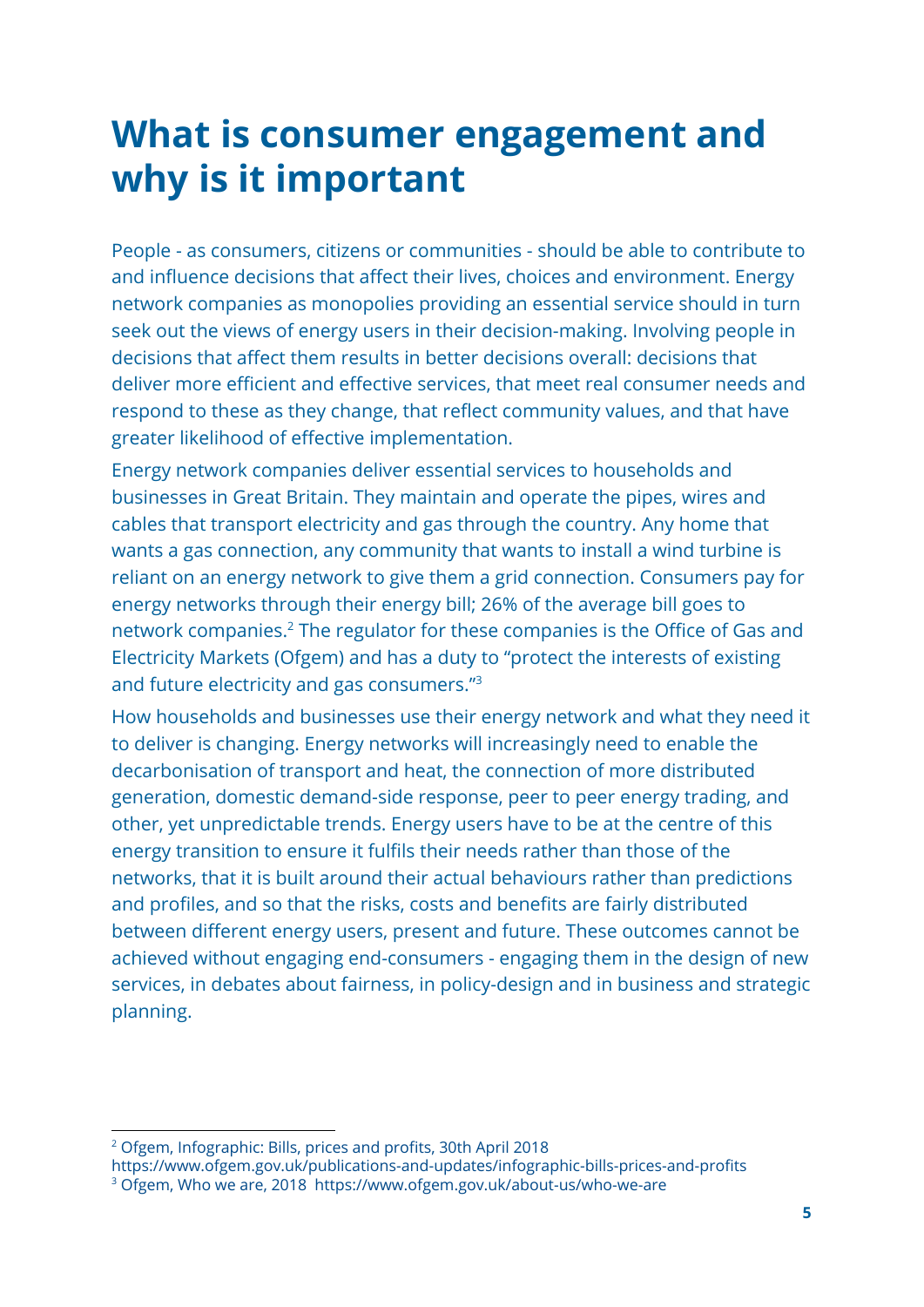Engagement broadly encompasses a range of activities (planned and unplanned) through which a company or regulator interacts with consumers, citizens or communities to address and respond to issues affecting them. These activities can include media campaigns, surveys, consultations, focus groups, interviews or Citizens Juries. Whatever method is used to engage, however many events and panels are held, engagement should ultimately lead to positive outcomes for consumers, citizens and communities. We suggest these outcomes should include the following:



#### **Reliability**

Consumers experience as few interruptions to their energy supply as possible.



#### **Safety**

Consumers can count on their energy network being safe and secure.

#### **Value for money**

Consumers receive good value for money from energy networks. Companies run the networks as efficiently as possible to reduce the impact on people's bills.



#### **Quality service**

Consumers receive services that meet or exceed their reasonable expectations. If things go wrong they are put right quickly with compensation provided as appropriate. Consumers find energy networks to be accessible and transparent.



#### **Impact on our environment**

Energy networks minimise their direct impact on the environment and assist others in doing so where possible. They contribute to reducing greenhouse gas emissions and improving air quality in Great Britain.



#### **Future-proof**

Energy networks anticipate and respond to changing consumer needs and behaviours. Energy networks are highly resilient.



#### **Fairness**

All types of consumers are served well, with those in vulnerable situations receiving additional attention and support. The needs of future energy consumers are considered without jeopardising the needs of current consumers.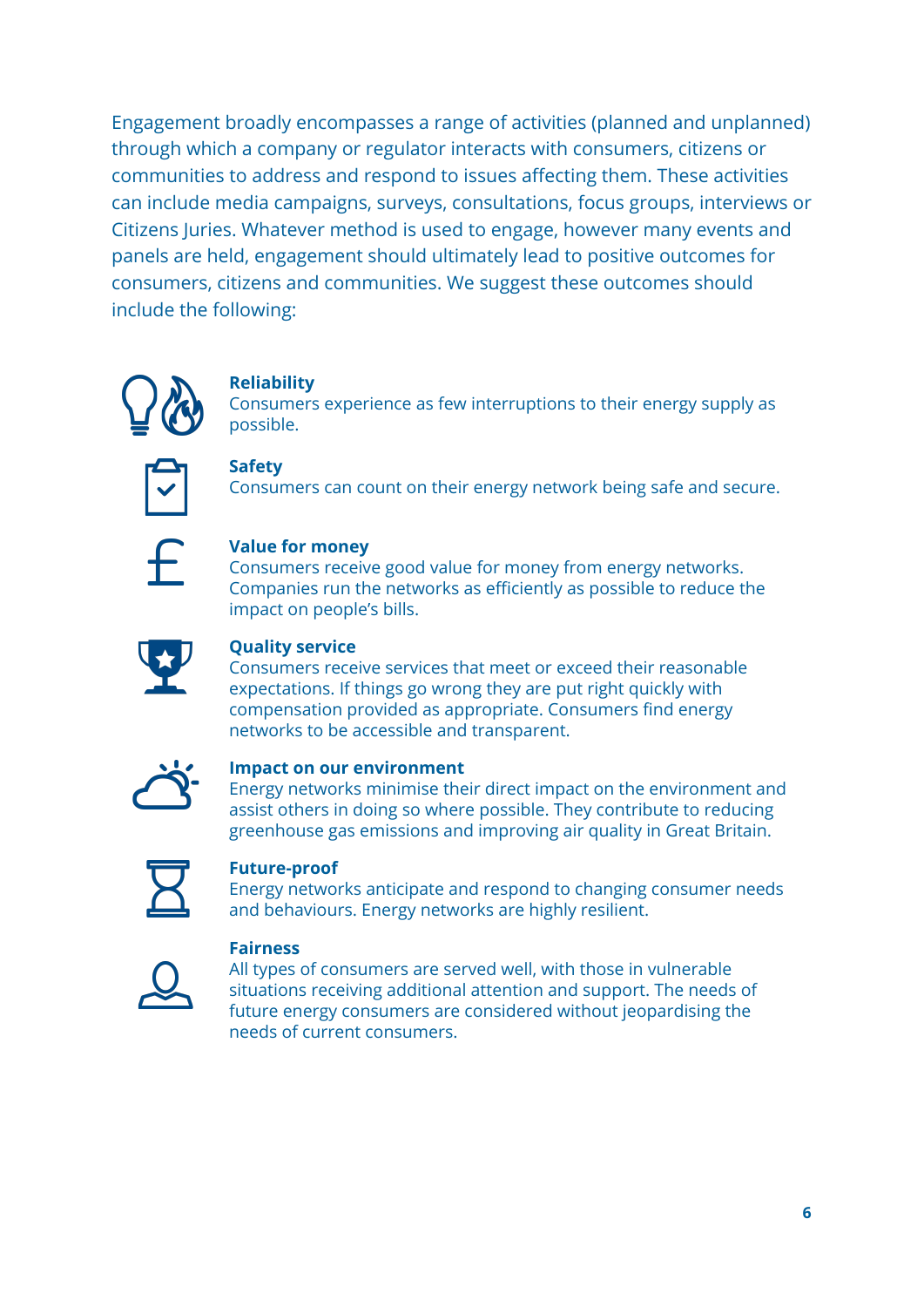Engaging consumers and their representatives in business planning has become important across many industries in Great Britain. Different regulators have tried to strengthen the consumer voice by putting in place different incentives and structures<sup>4</sup>. The resulting engagement activities produced positive outcomes for consumers including an improved approach to customer engagement from companies, business plans that better explained what they meant for consumers, and a greater focus on value for money. Equally, all of these models have had shortcomings and regulators evolved these over time.

In practice no one approach stands out as better than another in strengthening the consumer voice and delivering good outcomes for consumers. Because of this, Ofgem and energy network companies should learn as much as they can from existing models, but at present there are none that can be neatly copy-pasted to the energy network sector. Network companies will have to develop the approach that works best for this sector. This report and the underlying research report<sup>5</sup> make some suggestions for what this approach could look like.

### <span id="page-7-0"></span>**Levels of engagement**

For its theoretical underpinning, our research draws on an internationally recognised typology of levels of engagement.<sup>6</sup> These levels (see Table 2) are not intended to suggest a scale of increased value of different engagement approaches, but rather recognise that each level of engagement is appropriate and useful for different functions. Companies and regulators should consider all of these levels and which one might be most appropriate to use to explore different issues.

<sup>4</sup> Ofwat, Delivering Water 2020: Our cinal methodology for the 2019 price review, December 2017 <https://www.ofwat.gov.uk/wp-content/uploads/2017/12/Final-methodology-1.pdf> Ofwat, Customer engagement, Price Review 2014,

[https://www.ofwat.gov.uk/regulated-companies/price-review/price-review-2014/customer-engag](https://www.ofwat.gov.uk/regulated-companies/price-review/price-review-2014/customer-engagement/) [ement/](https://www.ofwat.gov.uk/regulated-companies/price-review/price-review-2014/customer-engagement/)

Ofgem, Handbook for implementing the RIIO model, October 2010,

<https://www.ofgem.gov.uk/ofgem-publications/51871/riiohandbookpdf>

Civil Aviation Authority, Decision on the Terms of Reference for the H7 Consumer Challenge Board (CCB)

<http://publicapps.caa.co.uk/modalapplication.aspx?appid=11&mode=detail&id=7545>

<sup>&</sup>lt;sup>5</sup> The full research report from Involve is published on our website alongside this report.

<sup>&</sup>lt;sup>6</sup> Adapted from International Association for Participatory Practice (IAP2), 2011. "Public

Participation Spectrum" <https://www.iap2.org/?page=resources>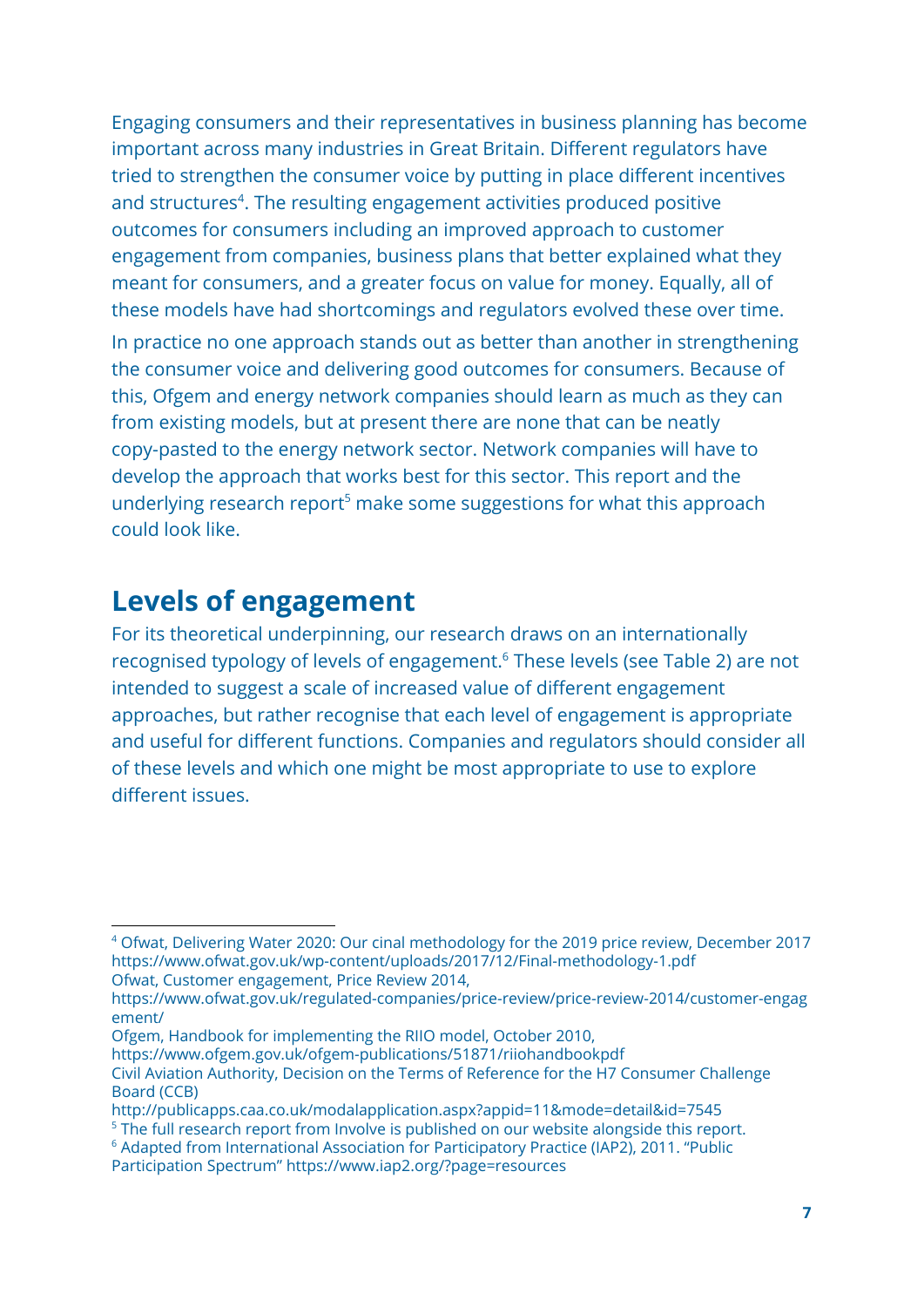### Table 2. Typology of levels of engagement

| <b>Level and Purpose</b>                                                                                                                                                                       | <b>Promise to consumers</b><br>and stakeholders                                                                                                                                                                                                              | <b>Examples of methods</b>                                                                                                     |
|------------------------------------------------------------------------------------------------------------------------------------------------------------------------------------------------|--------------------------------------------------------------------------------------------------------------------------------------------------------------------------------------------------------------------------------------------------------------|--------------------------------------------------------------------------------------------------------------------------------|
| <b>Inform</b><br>to provide consumers<br>with balanced and<br>objective information                                                                                                            | We will keep you informed<br>We will not withhold<br>relevant information                                                                                                                                                                                    | Company website<br>Direct mail to consumers<br>Information distributed<br>as part of the billing<br>process<br>Media campaigns |
| <b>Consult</b><br>to obtain consumer<br>feedback on analysis,<br>alternatives and/or<br>decisions                                                                                              | We will keep you informed<br>We will listen to and<br>$\bullet$<br>acknowledge your<br>concerns and aspirations<br>We will be open to your<br>influence<br>We will provide feedback<br>on how your input has<br>influenced the outcome                       | Surveys<br><b>Formal consultation</b><br>$\bullet$<br>papers<br>Focus groups<br>Randomised control<br>trials                   |
| <b>Involve</b><br>to work directly with<br>consumers to address a<br>pre-set question and<br>understand their<br>concerns and<br>aspirations                                                   | We will keep you informed<br>We will work with you to<br>$\bullet$<br>ensure that your concerns<br>and aspirations are directly<br>reflected in the alternatives<br>developed<br>We will provide feedback<br>on how your input has<br>influenced the outcome | Focus groups<br>$\bullet$<br>Deliberative workshops<br><b>Citizens Assemblies</b><br>Deliberative polling                      |
| <b>Collaborate</b><br>to partner with<br>consumers in each<br>aspect of the decision,<br>including defining the<br>issue, developing<br>alternatives and<br>identifying preferred<br>solutions | We will look to you for<br>$\bullet$<br>advice and innovation in<br>formulating solutions<br>We will incorporate your<br>advice and<br>recommendations into the<br>decision-making process to<br>the maximum extent<br>possible                              | <b>Stakeholder Groups</b><br><b>Citizens Juries</b><br><b>Action Research</b>                                                  |
| <b>Empower</b><br>to place final<br>decision-making in the<br>hands of consumers - to<br>delegate                                                                                              | We will implement what<br>you decide                                                                                                                                                                                                                         | <b>Negotiated settlements</b><br>Participatory budgeting                                                                       |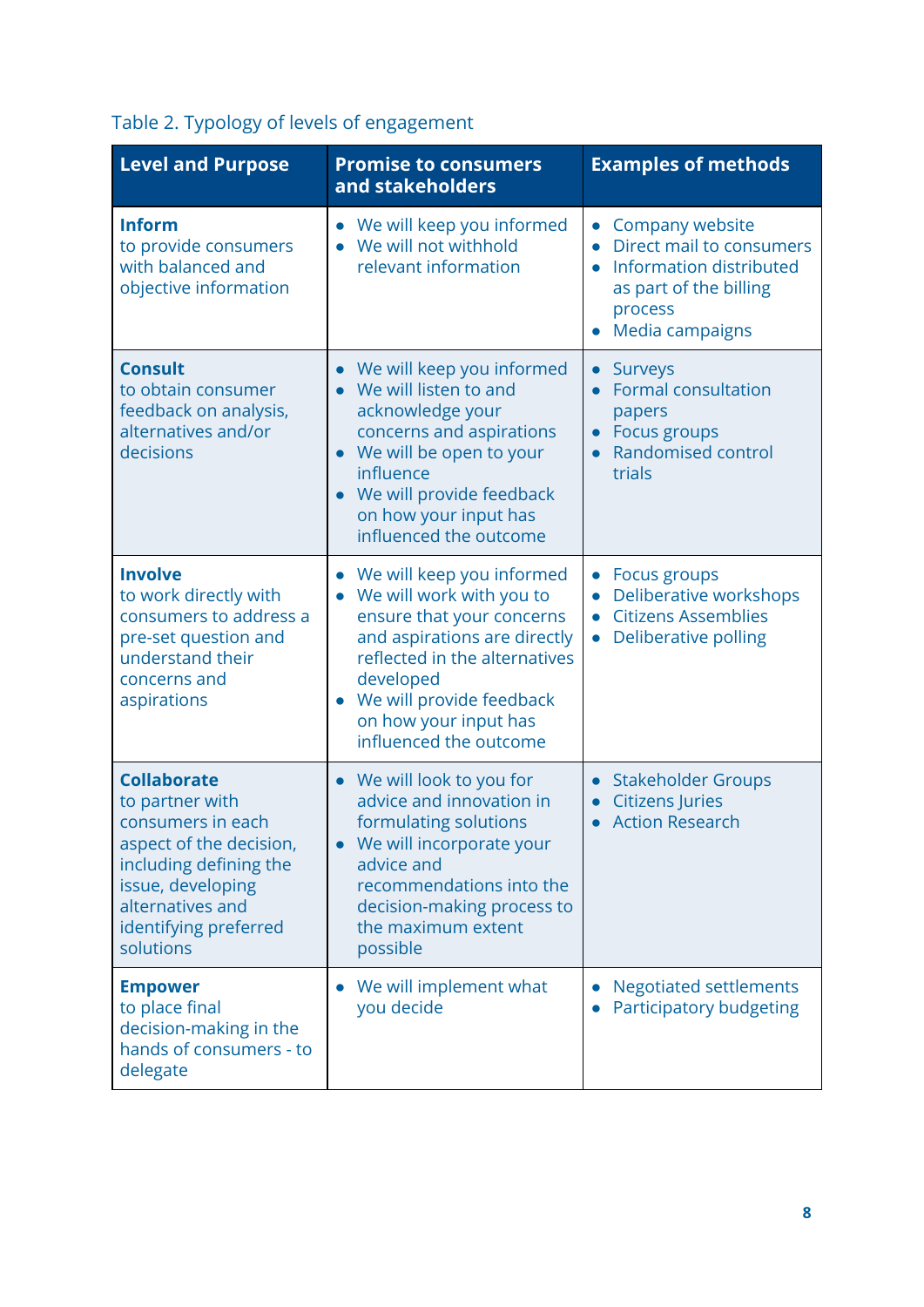### <span id="page-9-0"></span>**Spaces for the consumer voice**

In order to make sure their needs are met, our research suggest that considering the voice of domestic and small business consumers should be a constant feature of energy network operations and decision-making. But how can this be done in practice? Our research identified three spaces in which the voice of consumers can influence energy networks' business plans and day to day activities. To be most effective, the consumer voice should be captured in all three spaces.

- 1. **Direct engagement with end-consumers**. Companies can use this to collect evidence of consumer needs, priorities and preferences. This provides a company with the information needed to understand and respond to consumer needs and ambitions.
- 2. **Stakeholder Panels.** In these panels, consumer representatives use consumer research findings and their wider expertise to advocate on behalf of consumers at a strategic and policy level, and monitor company performance in order to ensure that it delivers outcomes for consumers on an ongoing basis.
- 3. **Consumer Challenge Groups.** In these groups, consumer champions evaluate the quality of a company's engagement, challenge the interpretation of results, and assess how effectively the company has used the outputs of engagement to inform their business plan.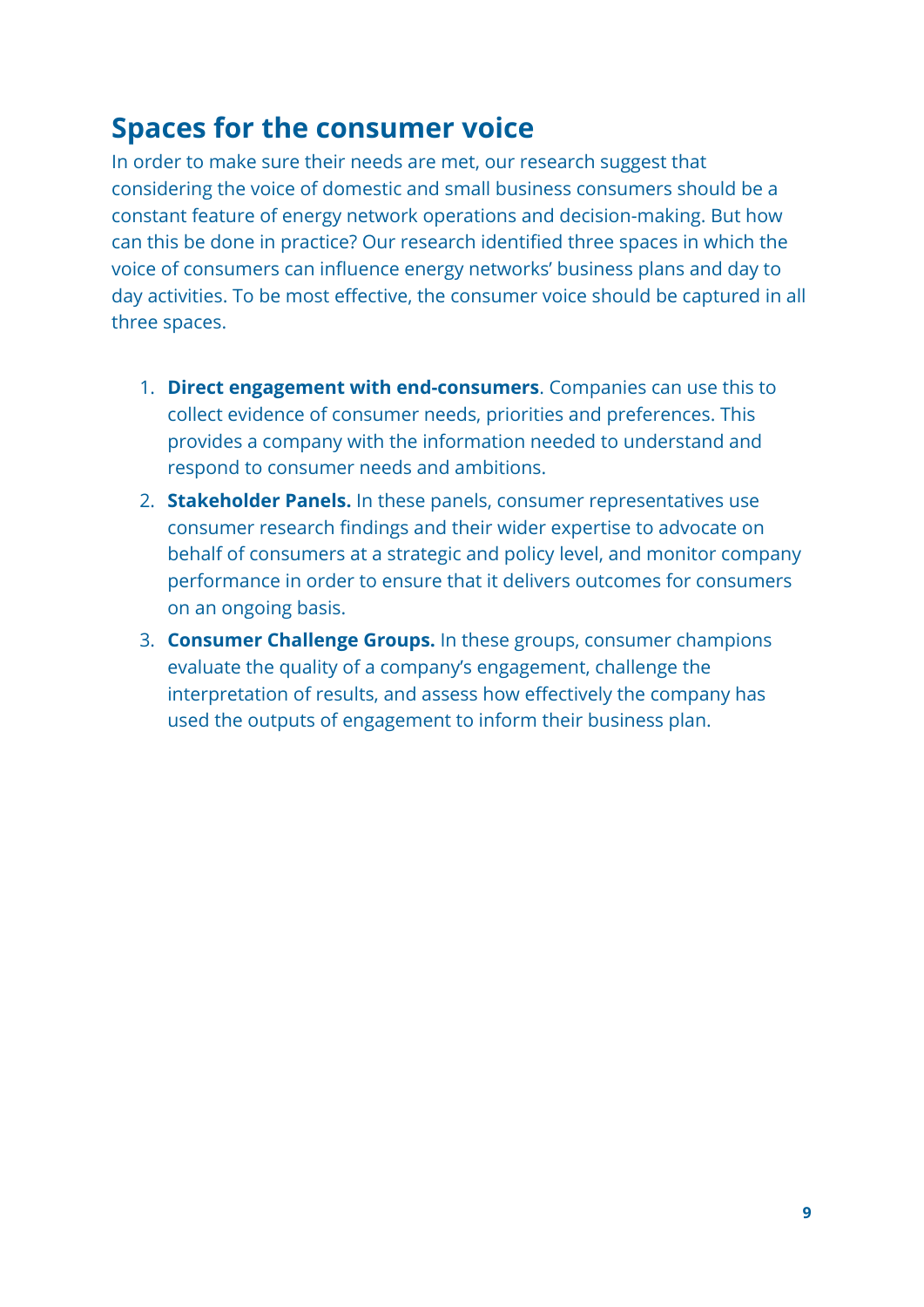# <span id="page-10-0"></span>**Review of past consumer engagement in business planning**

**Our research found that energy network companies have already taken steps to engage with consumers over the past years,** following a clear steer from the regulator. In the lead up to the current business plan period (RIIO-1), companies did a lot of work to understand which topics were of greatest concern to consumers. They have all mapped their stakeholders and developed a good understanding of their different customer segments. They have engaged stakeholders on issues such as reliability, service standards and prices, and more recently also on their attitudes towards lower carbon technologies.

**All network companies have some form of stakeholder panel** though their role and effectiveness varies significantly. Every network aims to have a domestic consumer representative on their panel. They typically also include representatives from larger and smaller businesses, contractors, academia, environmental groups, local and national government and communities. The range of expertise involved allows consideration of different perspectives, but may run the risk of the voices of domestic and small business consumers being less clear as a result.

What difference has all this made to consumers? Some companies adapted their business plan in response to feedback. They made changes to spending plans and investment areas to reflect consumer priorities, increased targets for fuel poor gas connections and adjusted timescales of planned work. Primarily though, engagement influenced service standards, leading to improved support for consumers during unplanned supply interruption, better communication during infrastructure work and treatment of consumers in vulnerable circumstances. In a nutshell, engagement gave companies significant insight into the views, needs and priorities of energy consumers.

**But more can be done.** Our research suggests that the bulk of company's current engagement practice is limited to the 'inform' and 'consult' levels of the engagement spectrum above. This was linked to techniques such as direct mail, surveys, public meetings and focus groups. Only few companies used innovative practices crossing into the levels of 'involving' and 'collaborating'. It seems that, while energy network companies have made significant progress in relation to the amount of engagement they undertake with consumers, there remain opportunities for them to learn from the experiences of others and experiment with some more creative and meaningful methods to involve consumers.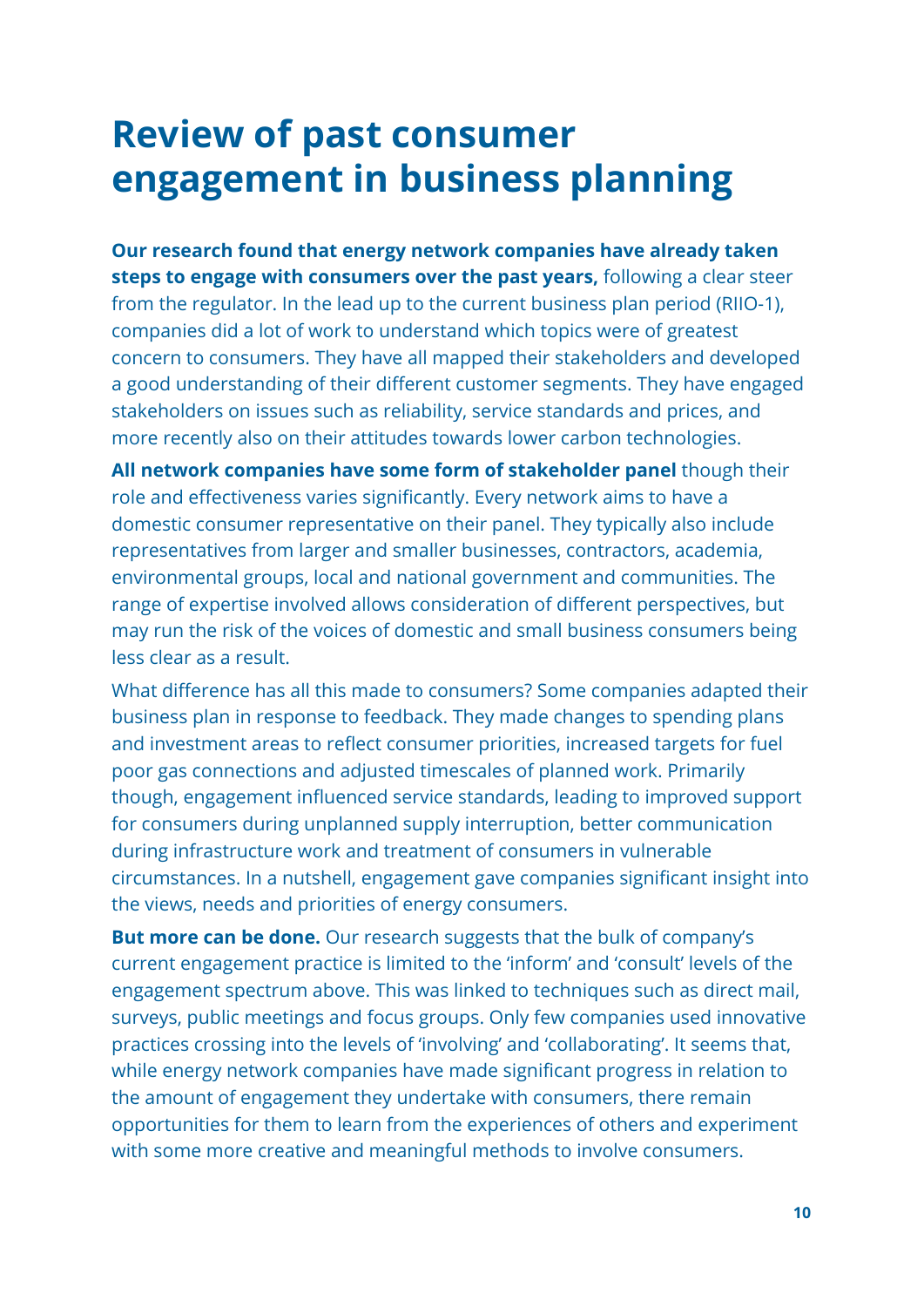# <span id="page-11-0"></span>**Our vision for future consumer engagement**

**We expect companies to continue building on their consumer engagement approaches and expand their toolbox.** Simply replicating approaches taken for and during the current business plan period (RIIO-1) will not be enough given the level of energy system transformation that will be necessary in the next decade, and complexity of topics under discussion. Though the focus is often put on engagement for business plans - and rightly so given they determine a company's work plan for five to eight years - ongoing engagement to deliver specific projects, to keep on improving service standards and processes, and to monitor consumer behaviour and satisfaction is also vital.

Beyond understanding consumer needs and priorities, network companies have to start anticipating those needs, and involve consumers as partners in solution-finding and decision-making. The aim should be that any future business plan and any ongoing decision-making is based on sound evidence, having assessed all possible solutions, and having engaged consumers or their representatives from start to finish.

Before going through recommendations for each space for the consumer voice, we want to highlight a range of general best practice that companies should implement.

- **Demonstrate the contribution to consumer outcomes:** The aim of consumer engagement is that it leads or contributes to positive outcomes for them in the short or long term. We believe companies should be required to demonstrate how they achieve this.
- **Make space:** The domestic and small business consumer voice should be heard in all three spaces that we identified: through direct engagement, through representatives on stakeholder panels, and in challenge groups. Below we make specific recommendations for each space.
- **Use the full spectrum:** Network companies should consider using the full spectrum of the levels of engagement that exists - from informing to empowering consumers and their representatives.<sup>7</sup>

 $<sup>7</sup>$  See Chapter 4 of Involve's full research report for guidance on when which level may be most</sup> appropriate, published on our website alongside this report.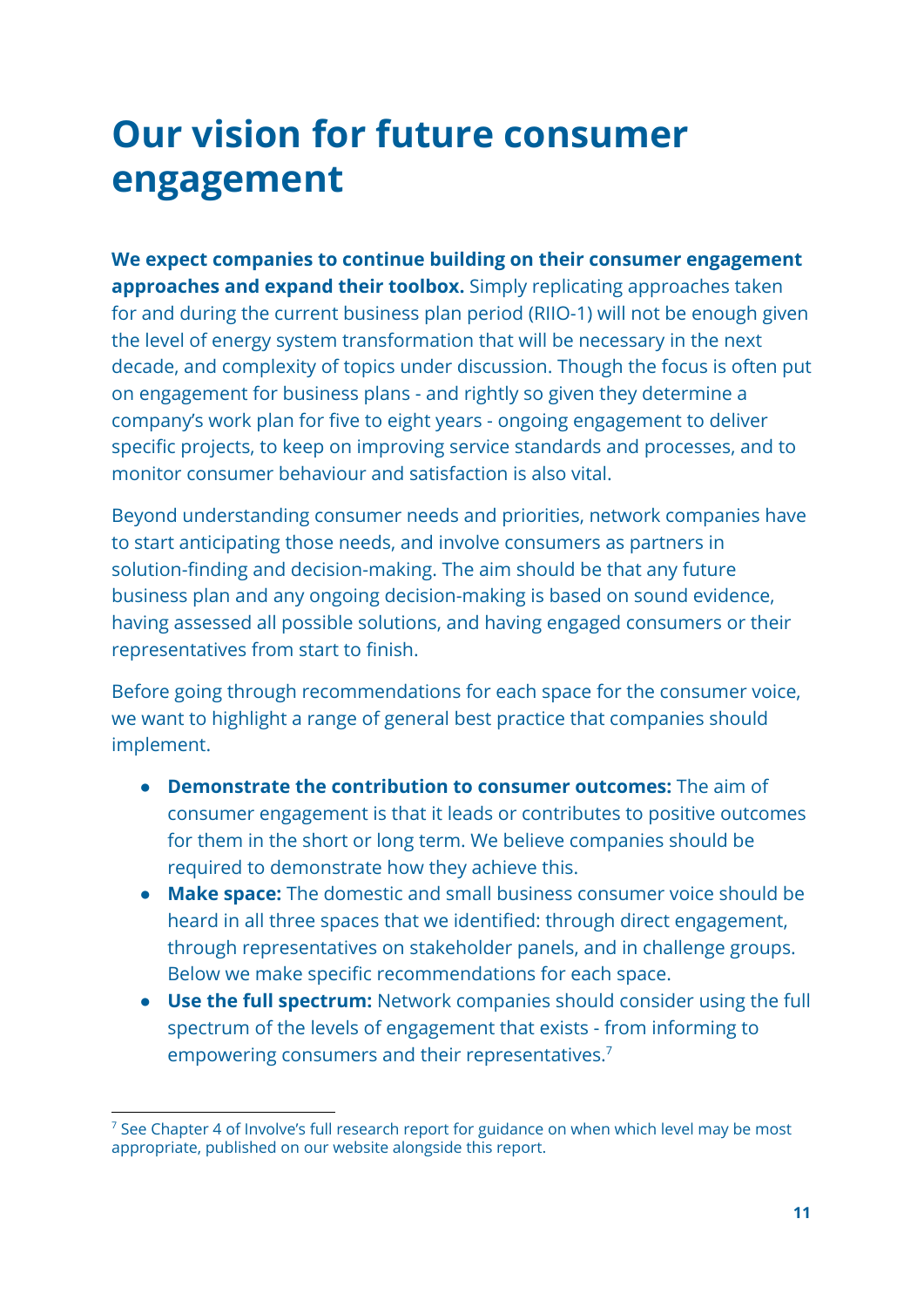- **Be explicit:** Many decisions will involve trade-offs and disagreement. In stakeholder discussions and in drafts business plans, network companies can help the debate by highlighting where trade-offs exist, where disagreement lies, and why certain solutions were chosen over others. They should be transparent about which groups may be disadvantaged by certain decisions and how they plan to mitigate this.
- **Share and collaborate more:** Consumers stand to gain if network companies share findings of their consumer research, share learnings about which engagement methods did and didn't work, and if they collaborate where they are trying to reach the same people or solve the same problem.
- **Evaluate better:** Ultimately the benefits of engagement should outweigh the costs. It has to be worth consumers' time and money. Network companies, together with challenge groups, should evaluate their engagement activities and quantify and qualify their impact as far as possible.<sup>8</sup>

### <span id="page-12-0"></span>**Direct engagement of end-consumers**

Direct engagement with end-consumers is useful to understand their needs, attitudes and values. If done well, it captures the potentially diverging views of different groups, including small and medium sized businesses, consumers in vulnerable situations, and future consumers. Speaking to consumer representatives should be complemented with the rich insight that can be gained from speaking to end-consumers.

#### **The range of topics that consumers are engaged on needs to widen.**

Engagement has to move beyond reliability, service standards and prices - topics which initially may be most immediate to domestic and small business consumers - to include complex, long-term decisions about our energy networks. Electric vehicles, heat pumps and renewable generation assets are creating new questions and challenges for the networks and regulators. Electricity distribution companies are starting to look for local solutions to network constraints including demand-side response. Gas networks are being asked to support the decarbonisation of transport and heat. Ofgem is starting to

<sup>&</sup>lt;sup>8</sup> See Chapter 7 of Involve's full research report for ideas on evaluating engagement. It is published on our website alongside this report.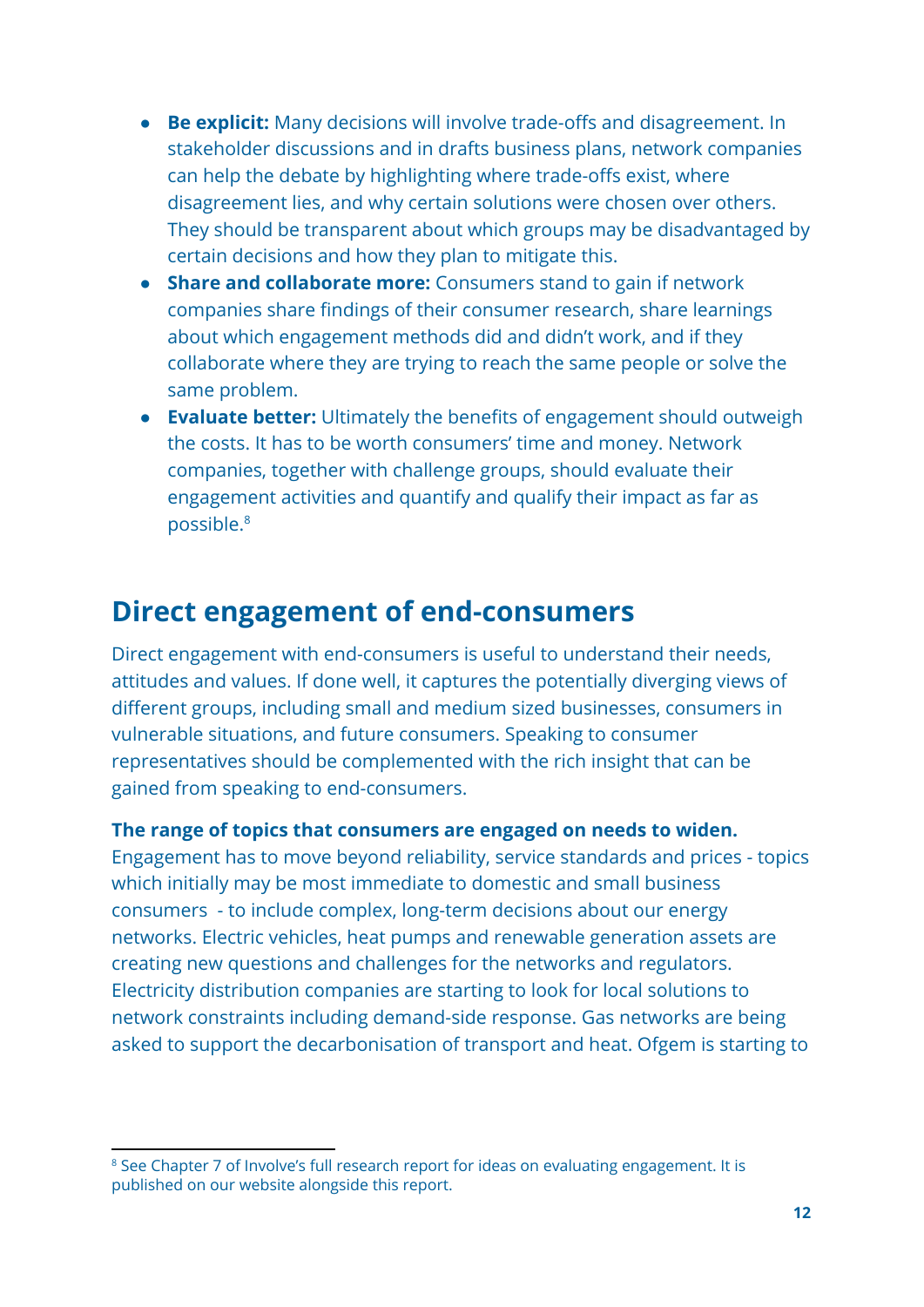discuss the question of how the cost of energy networks can be shared more fairly among users.<sup>9</sup>

These issues will affect all consumers; they may wish to or be required to change their behaviour, pay more, install new devices in their homes and streets, or tolerate street works and interruptions to supply. In solving these challenges, companies will need to make trade-offs and explore new solutions, and policy makers will need to develop new strategies and targets. Consumers, citizens and communities should be able to voice what they think is desirable, feasible, and tolerable.

We think some of the topics for engagement with end-consumers that energy networks should consider include:

- priorities for electricity and gas network investment areas in the context of the energy transition and the needs of future users,
- willingness to accept, and implications of alternative forms of connections to the electricity network,
- understanding of and attitudes to biogas, shale gas and hydrogen use in the gas network,
- attitudes to and willingness to accept managed electric vehicle charging by electricity network operators in emergencies to prevent supply interruptions,
- willingness to participate in electricity flexibility markets, implications for households and businesses, and how participation could be made accessible and desirable.

#### **Network companies should explore opportunities to engage**

**end-consumers using deliberative methods**, particularly on these complex, long-term issues. Deliberative engagement is a distinct approach that focuses on giving participants time to learn about an issue, consider and discuss it in depth and then come to a considered view. It involves discussion, the opportunity to work with a range of people and information sources, and a clear task and purpose for the group. It is particularly suitable for complex issues, uncertainty, or where viewpoints may differ, where a decision involves trade-offs, or where there needs to be buy in from others.

<sup>9</sup> Ofgem, Targeted Charging Review - Significant Code Review launch, August 2017 [https://www.ofgem.gov.uk/publications-and-updates/targeted-charging-review-significant-code-r](https://www.ofgem.gov.uk/publications-and-updates/targeted-charging-review-significant-code-review-launch) [eview-launch](https://www.ofgem.gov.uk/publications-and-updates/targeted-charging-review-significant-code-review-launch)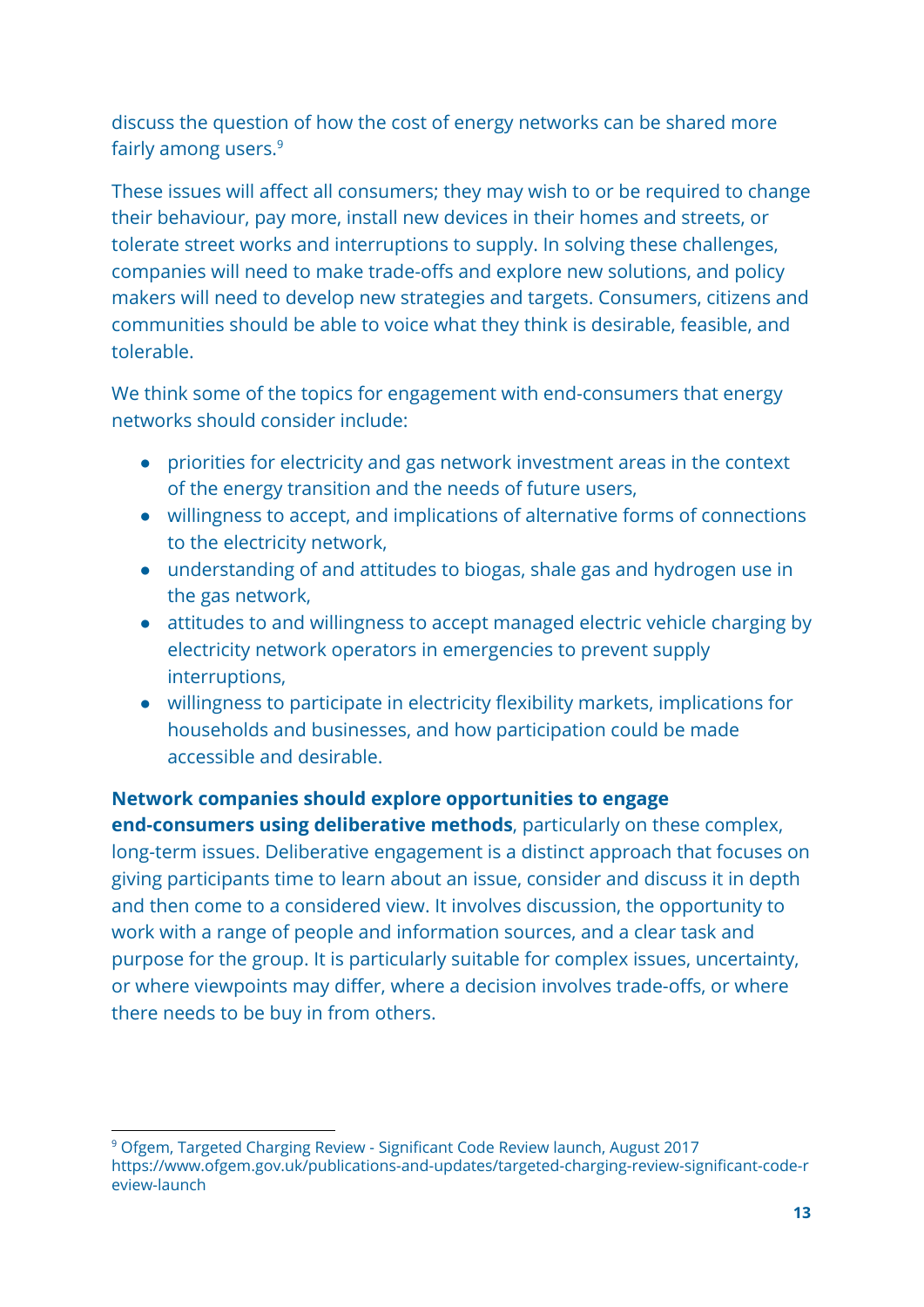It is true that because of the technical complexity it can be difficult to engage domestic or small business consumers in infrastructural or financial discussions. In Chapter 5 of Involve's full research report<sup>10</sup>, we highlight examples of where this has been done through the use of Citizens Juries or People's Panels. They demonstrate that there are established mechanisms for engaging consumers in complex and controversial discussions and that recommendations that emerged from these groups were considered, realistic and ultimately implementable. These engagements should be seen to complement the expertise found in companies and their stakeholder panels, rather than hand over decision-making to end-consumers.

**Just as we are calling on network companies to engage more with domestic and small business consumers, Ofgem and the Department for Business, Energy & Industrial Strategy (BEIS) should do the same.** Regulators and Government should involve citizens in a meaningful way in societal debates. Where issues affect the whole network industry, where there are systemic risks, where decisions lie with the regulator, or for long-term issues, Ofgem and BEIS may be better placed than individual companies to engage consumers. Such topics include:

- aspirations for the future energy mix of the UK in the context of adhering to the Paris Agreement $11$ ,
- opportunities for and implications of different paths to decarbonise heat and transport, including what technologies are most acceptable to consumers,
- views on what company profit levels are fair for a monopoly business that delivers an essential service,
- views on how the costs of the energy networks should be fairly distributed amongst different network users, and willingness to cross-subsidise energy use for consumers in vulnerable circumstances.

 $10$  The full research report from Involve is published on our website alongside this report.

<sup>11</sup> United Nations Framework Convention on Climate Change

<https://unfccc.int/process-and-meetings/the-paris-agreement/the-paris-agreement>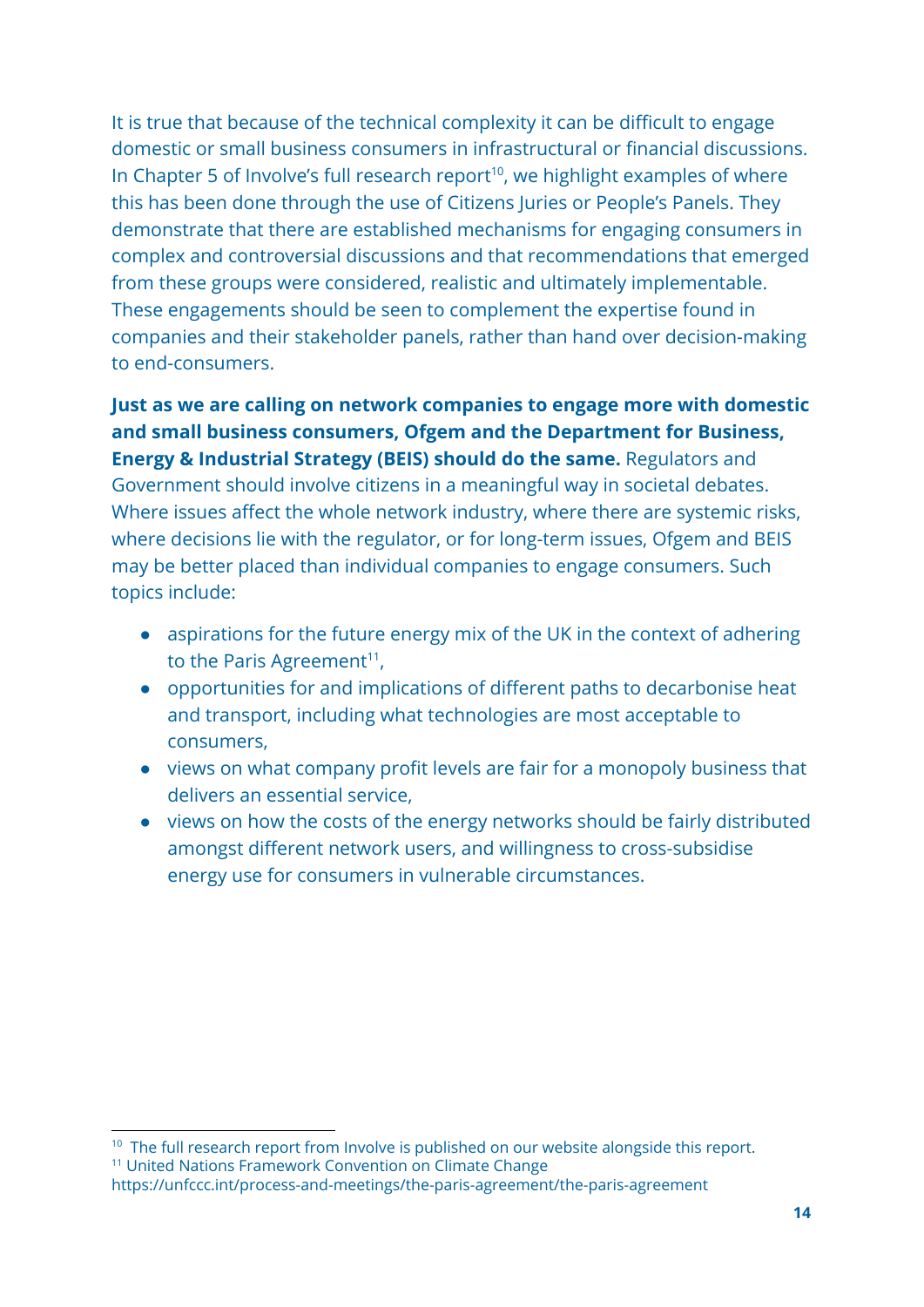#### **Case study: Citizens Jury on energy generation in New South Wales<sup>12</sup>**

#### **What was it?**

In 2012 the Public Accounts Committee of the New South Wales Parliament sought the input of citizens to help them understand the public's views on the potential for, and barriers to, development of alternative forms of energy generation in New South Wales (NSW). This deliberative process was run to better inform the Committee's submission to Parliament on this issue, and so occurred early on in the policy process, allowing it to help shape the debate.

The Public Accounts Committee convened two Citizens' Juries, one in urban Sydney and one in rural Tamworth. Participants were asked to deliberate and agree on "an order of preference, barriers to adoption (including financial aspects and public perception issues), and recommended courses of action with regard to alternative forms of energy generation in NSW."

Each Jury met four to five times over a 10 week period to discuss different possibilities and trade-offs. In a deliberative process such as a citizens' jury, it is not expected that the jurors come to the process as 'experts' on the topic. Rather an essential part of the process is providing participants with the information needed to develop informed opinions. It is also important that the information presented to the jurors is balanced and reflects all of the different sides of a debate.

#### **Who was engaged?**

Eight-thousand invitations were sent out to randomly selected addresses in each region calling for expressions of interest in participating in the process. From the positive responses received, a small group was selected in each area to broadly match the population demographics of the community. Each Jury was convened with 30 members (although in the end only 54 jurors took part) and their participation throughout the process was entirely voluntary.

#### **Impact for Consumers**

The Jury process was assessed as having a meaningful impact on the development of Parliament's policy in this area. Several of the recommendations the Jury made to the Committee were incorporated into the recommendations the committee presented to the NSW Parliament, including:

- That there should be a targeted framework to achieve a 100% sustainable energy mix by 2050;
- That Parliament should regulate to allow decentralised generation;
- That consumers should be rewarded for the energy efficiency measures that they undertake.

 $12$  The full case study is available in Involve's research report that is published alongside this report on our website.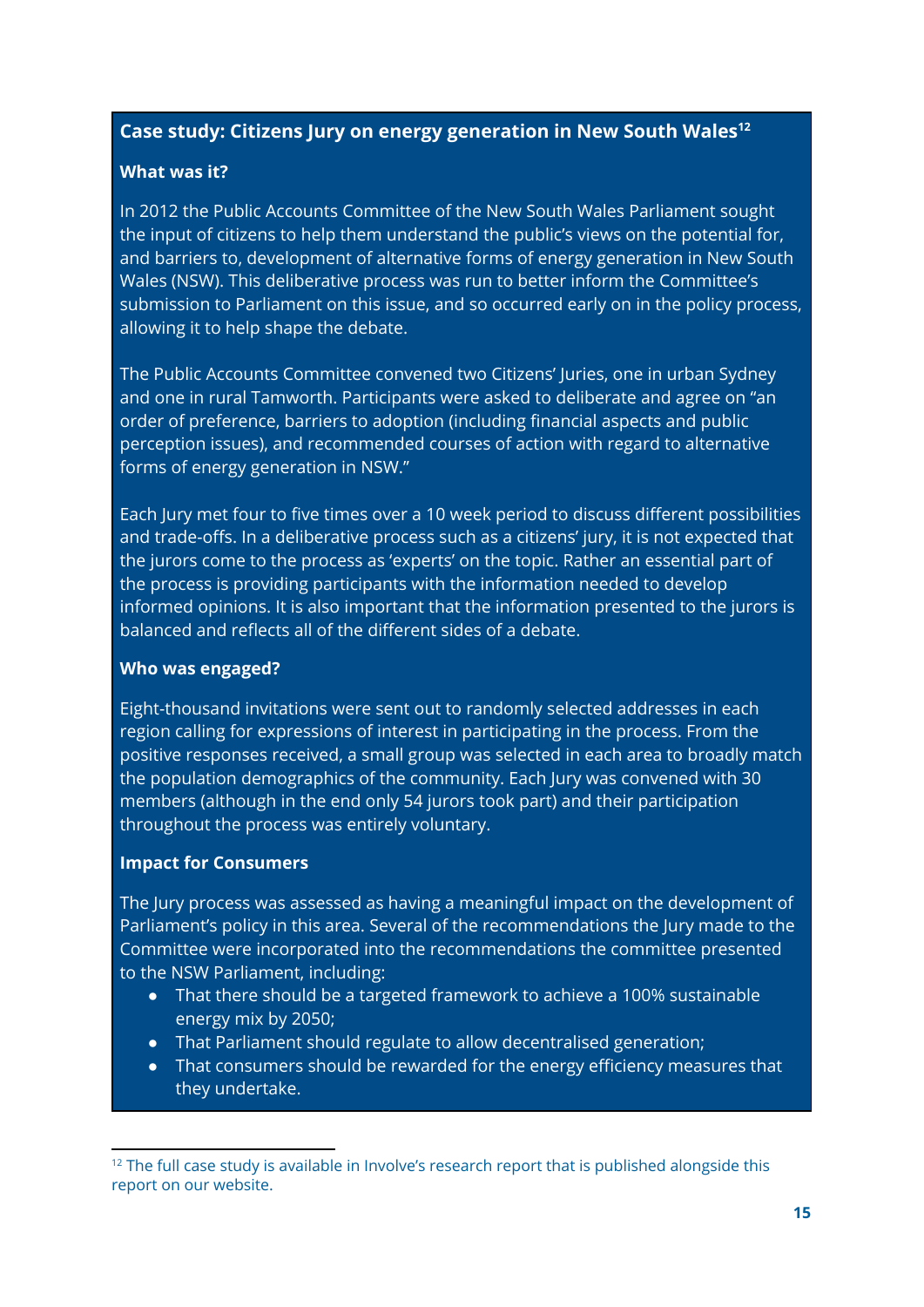It was also noted that this process enabled the Committee to understand a broader set of perspectives than they would normally receive in the course of an inquiry and as, as such, was welcomed by the members of the Committee and the Parliament overall.

### **Consumer representation on Stakeholder Panels**

Stakeholder panels fulfil important functions including contributing insight to company operations and challenging their performance and decisions. Consumer representatives in such groups bring the consumer voice to the table and create the space for ongoing consideration of consumer issues.

We encourage all energy network companies to maintain and further develop their stakeholder panels. They have been a real strength in the current business plan period (RIIO1). Our research found some common factors that enabled these groups to be successful, including:

- strong, senior leadership;
- a clear remit with defined parameters for influence;
- taking time to build the capacity of group members to understand the business as a whole;
- ensuring that members have the opportunity to develop an understanding of the wider sector, not just the specific company;
- compensating members, or the organisations who employ them, for their time;
- seeking input from stakeholders early in the policy / decision-making process, rather than expecting them to 'rubber-stamp' decisions;
- providing timely and effective feedback about how the outputs of their discussions have been used by the company; and
- providing members with evidence from wider end-consumer research and/or resourcing the group (or individual members) to commission or undertake end-consumer research on emerging topics to help inform their contributions.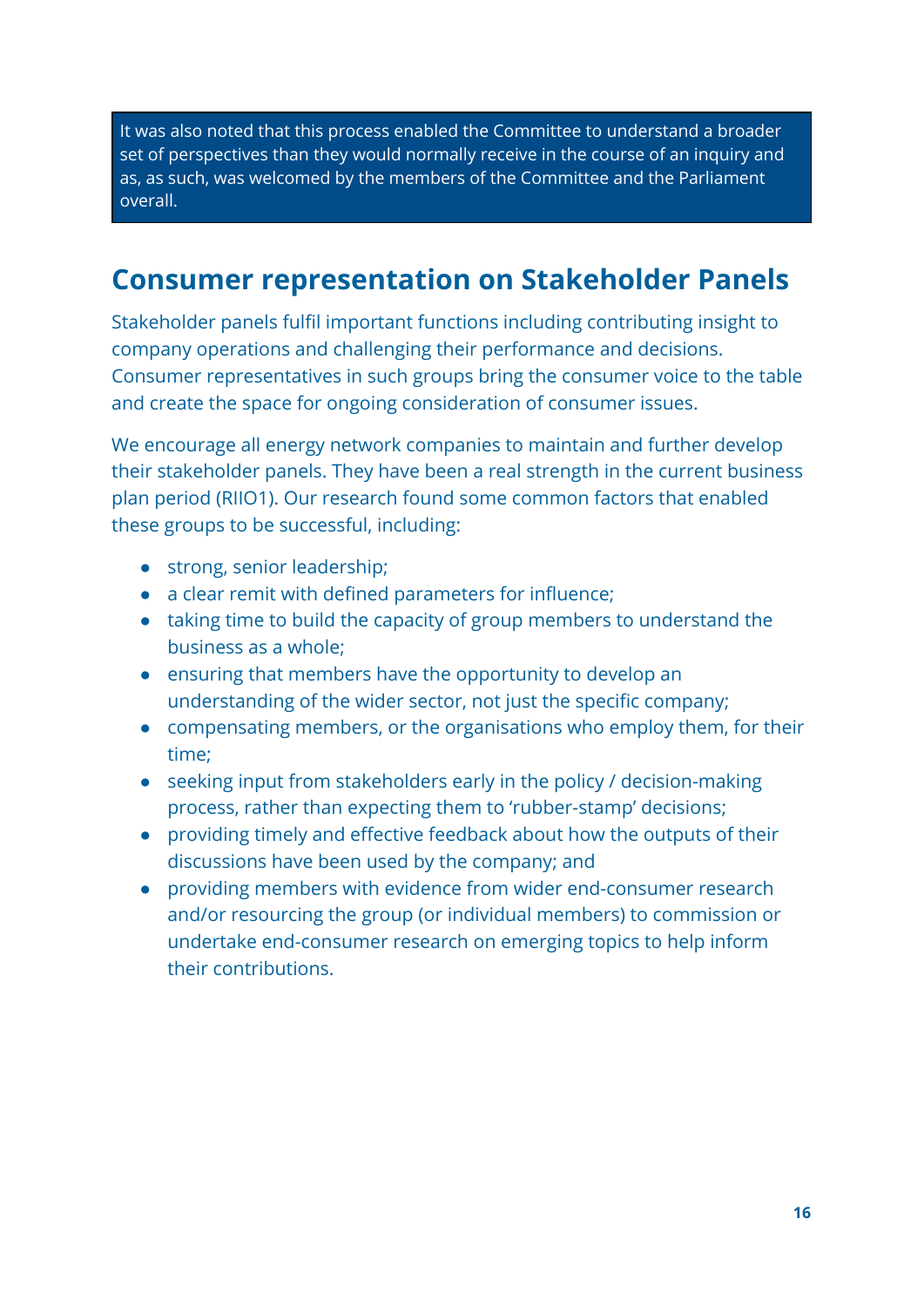#### **Companies should do more to support stakeholder panels to develop a better understanding of end-consumer views on complex or emerging**

**issues.** This is an area we would like energy network companies to improve on. One step towards this is to give group members greater access to outputs of consumer research. This is another area where greater sharing across companies and sectors could be beneficial. Having a shared library or inventory of consumer research would prevent research being unnecessarily repeated and may spark ideas for further research. Secondly, network companies should help their stakeholder panel identify areas where more research is needed.

**We also recommend for energy network companies to consider setting up some form of 'Consumer Panel'.** This is a representative group of consumers from each region that can be consulted as different issues or questions emerge, and when there is not already evidence of an established consumer view. Each engagement with the Panel may have a distinct and different focus but over time they are able engage with progressively more complicated topics and issues. Establishing an ongoing Consumer Panel can be a cost-effective way of engaging with consumers on a range of issues, and could be a direct resource for stakeholder panels to draw on. The full research report that sits behind this report highlights two case studies from Ofgem's Consumer First Panel and the Irish Public Water Forum who used such panels to engage with domestic consumers.<sup>13</sup>

#### **Case study: Ofgem's Consumer First Panel<sup>14</sup>**

#### **What is it?**

Since 2009, Ofgem uses their Consumer First Panel to explore what information consumers need, want, and understand, in addition to their opinions on relevant policy issues. The Consumer First Panels are a recruited group of domestic energy consumers who meet three or four times a year "to discuss key issues impacting on their participation in the energy market, as well as other topics related to energy." The workshops usually last three hours and are facilitated by two or three moderators.

The Consumer First Panels are designed to feed into policy, and do not necessarily ask panelists to make a final decision. This recognises the high level of technical complexity of many aspects of the energy regulation sector, which it was not appropriate to assume panelists would have an understanding of. Ofgem found Panels were most successful when discussing issues which were more accessible to Panelists because they were particularly relevant to consumers' experiences.

<sup>&</sup>lt;sup>13</sup> See Chapter 4 b and the Annex of Involve's full research report for these case studies. It is published on our website alongside this report.

 $14$  The full case study is available in Involve's research report that is published alongside this report on our website.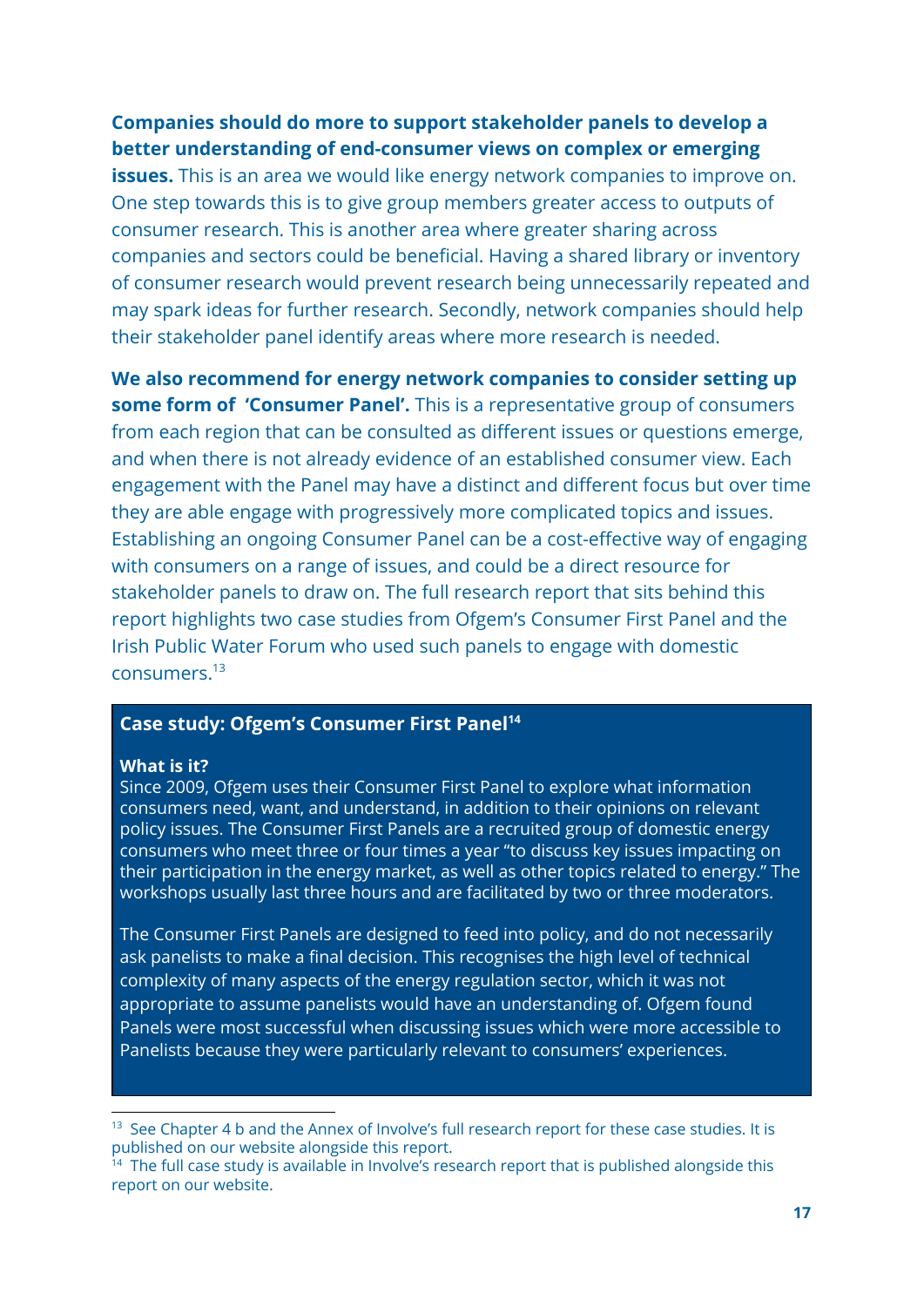#### **Who is engaged?**

Each year the panel is made up of between 60-100 consumers drawn from locations across Great Britain. They are recruited to be reflective of energy consumers in terms of a variety of categories including age, ethnicity, socio-economic group, tenure, fuel poverty, energy supplier, employment and family status, residence (rural/urban) and also those who face different problems in the energy market e.g. those who have power cuts and those who don't. In striving towards a representative sample, they decided to 'up-weight' representation of Black and Minority Ethnic groups, rural groups and those living in social and private rented accommodation to ensure the voices of those who are traditionally less likely to participate were effectively heard.

#### **Impact for Consumers**

The panel has been used to deliberate on a wide variety of topics in order to provide the regulator with insight into the various ways policy decisions or proposals would impact consumers. Examples include:

- Identifying the information needed to equip customers to make informed consumer decisions;
- Ofgem's work on any protections that may be needed for early movers prior to the Government's mandated smart meter roll-out;
- Ofgem's review of the Priority Services Register, extending their understanding of consumers' expectations of the non-financial support provided by suppliers and distribution companies to consumers in vulnerable circumstances;
- Ofgem's work with suppliers in terms of communicating with consumers, tariff structures and the process of switching suppliers.

Overall Consumer First Panels are considered by Ofgem to be a successful and useful tool for achieving impact for consumers because they establish a positive feedback loop where regulator and consumer were communicating regularly, in detail, about their insights, questions and issues.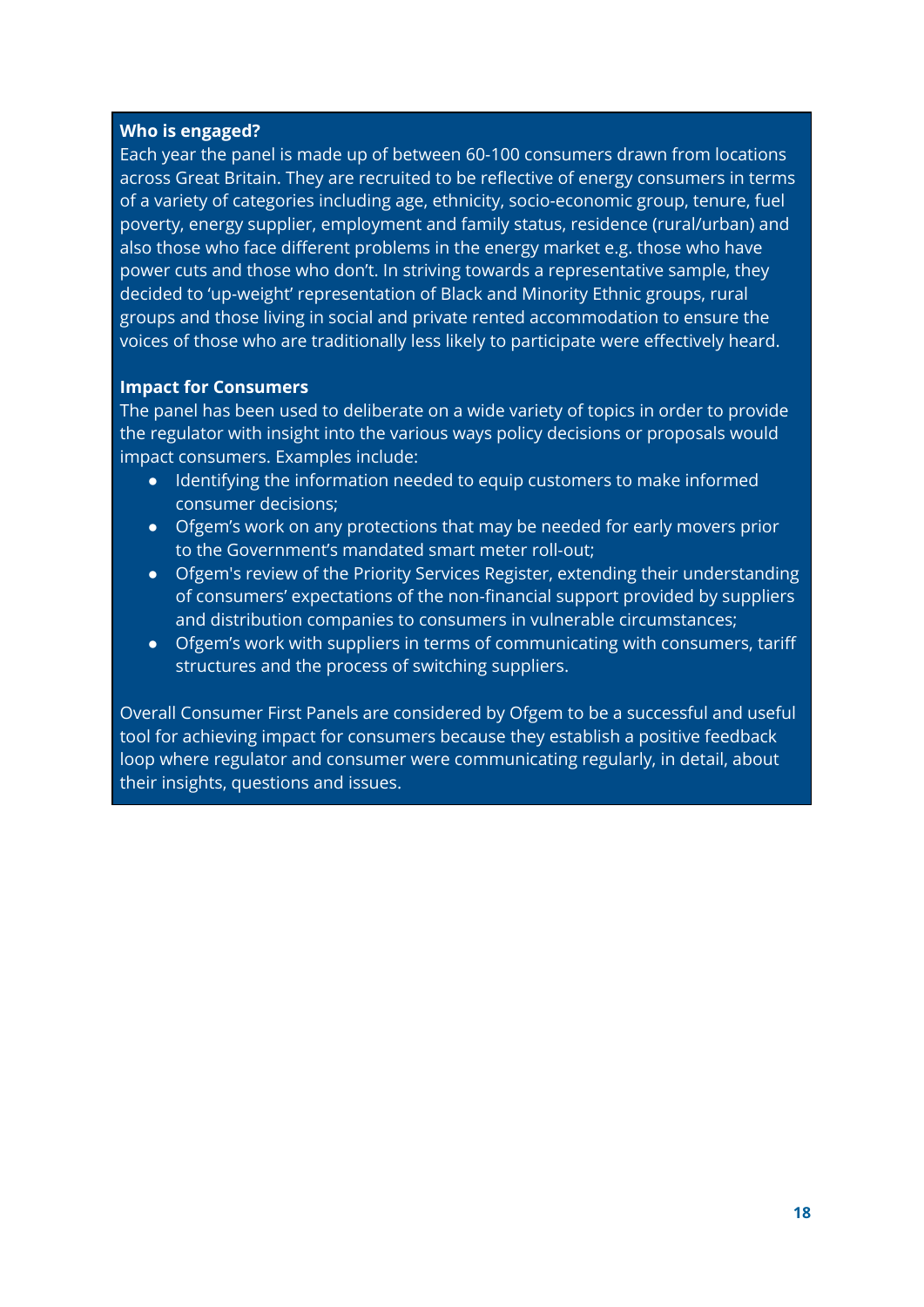## **Networks' Consumer Challenge Groups**

This space for the consumer voice is a relatively new form of consumer engagement and was introduced in the water sector in England and Wales in 2014. In this space, consumer champions scrutinise the quality of a company's consumer engagement and the extent to which the learnings from this engagement are reflected in their business plan. A similar approach is now being introduced by Ofgem for the energy distribution networks<sup>15</sup> in the preparation of their next business plans, with every company being asked to form a **Customer Engagement Group (CEG)**. There may be value in also having such challenge groups during the delivery of these business plans, as we suggest below.

The role of the CEGs will be to "provide independent challenge on whether an energy network company's business plan addresses the needs and preferences of consumers."<sup>16</sup> We believe this should involve:

- scrutinising how effectively the company has engaged with consumers and their representatives, and evaluating the breadth, depth and quality of engagement;
- challenging the company about how they have interpreted the results of their consumer engagement - but it is important that CEG members should not substitute their views for those of consumers;
- assessing how effectively companies have used the outcomes of engagement and research to inform their business plan, and forming a view of whether proposals go far enough; and
- considering different types of consumers, including domestic, small and micro businesses, consumers in vulnerable situations and future consumers.

Though companies' stakeholder panels and CEGs seem similar and may discuss the same topics, it is important to understand their distinct roles and ways of working.

<sup>15</sup> Ofgem, RIIO-2 Enhanced Stakeholder Engagement Guidance, March 2018 [https://www.ofgem.gov.uk/publications-and-updates/riio-2-enhanced-stakeholder-engagement-g](https://www.ofgem.gov.uk/publications-and-updates/riio-2-enhanced-stakeholder-engagement-guidance) [uidance](https://www.ofgem.gov.uk/publications-and-updates/riio-2-enhanced-stakeholder-engagement-guidance)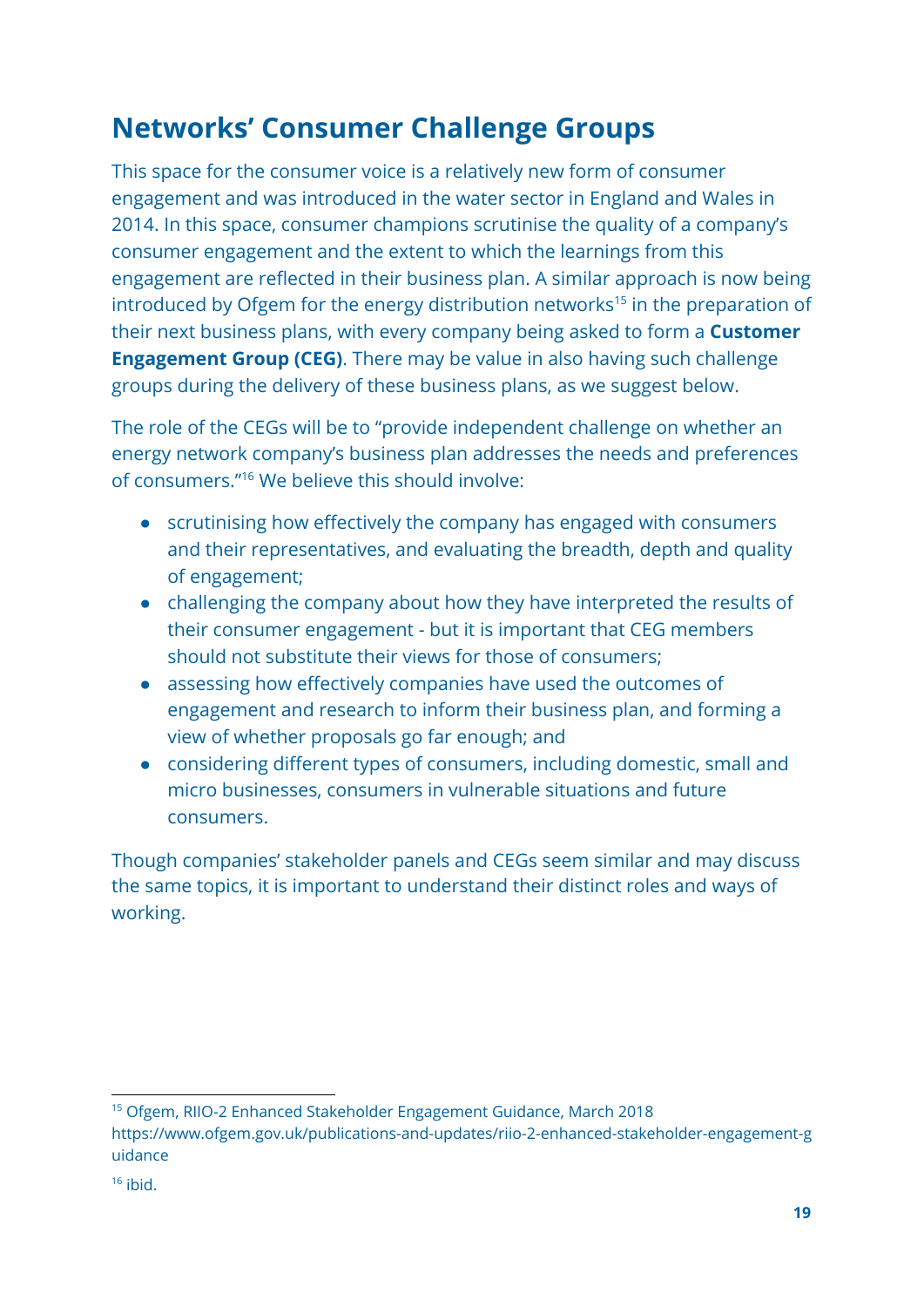| <b>Stakeholder Panels</b>                                                                                                                                                                                                                                                      | <b>Customer Engagement Groups</b>                                                                                                                                                                                                                                                                                                                                               |
|--------------------------------------------------------------------------------------------------------------------------------------------------------------------------------------------------------------------------------------------------------------------------------|---------------------------------------------------------------------------------------------------------------------------------------------------------------------------------------------------------------------------------------------------------------------------------------------------------------------------------------------------------------------------------|
| Stakeholder panels have no link<br>to the regulator Ofgem. Their<br>role and remit varies depending<br>on the energy network they<br>work for.<br>Members of the panels are<br>asked to provide input which<br>may be based on their personal                                  | Customer Engagement Groups should operate at<br>arm's length from a company and report directly to<br>Ofgem. Their remit is outlined in Ofgem guidance.<br>Members of the groups should not substitute their<br>views for those of consumers - they should act in<br>an independent capacity and not represent any<br>organisation or consumer group.                           |
| expertise or the opinions of<br>those they represent.<br>They may be asked for their<br>input without having challenged<br>the evidence, and the research<br>and engagement quality a<br>company has undertaken. Their<br>input is one among many that a<br>CEG should review. | Group members should first review the<br>engagement and research underpinning a business<br>plan, before challenging a company on it. Their<br>specific questions can be informed by their<br>personal expertise. But the extent to which they<br>can then provide input and advice should be<br>thought through carefully given they do not hold a<br>representative function. |

In order to make the Customer Engagement Groups a success, some provisions will be important:

- **Resourcing and support:** Learning from stakeholder panels shows that it takes time to build the capacity of members and raise their understanding of an energy network business. CEG members should receive an induction into their role and the specific energy network company, training on the regulatory process of price control and terminology used in it, and any other training they believe is necessary. When assessing company business plans, they should have access to comparative data, to company staff and Board members to discuss the plans, and to experts and stakeholders to gather further views and evidence. Companies should discuss with their CEGs whether they need a dedicated budget to conduct or repeat research where they believe gaps exist in company-led research or where it has fallen short of their expectations.
- **Exchange between Chairs of the groups and Ofgem:** Regular exchange should be used to ensure consistency across companies, for example how they run the challenge groups, and how different challenge groups evaluate company engagement work. These meetings can serve to update Ofgem on progress, and to ask Ofgem for guidance, data and other support.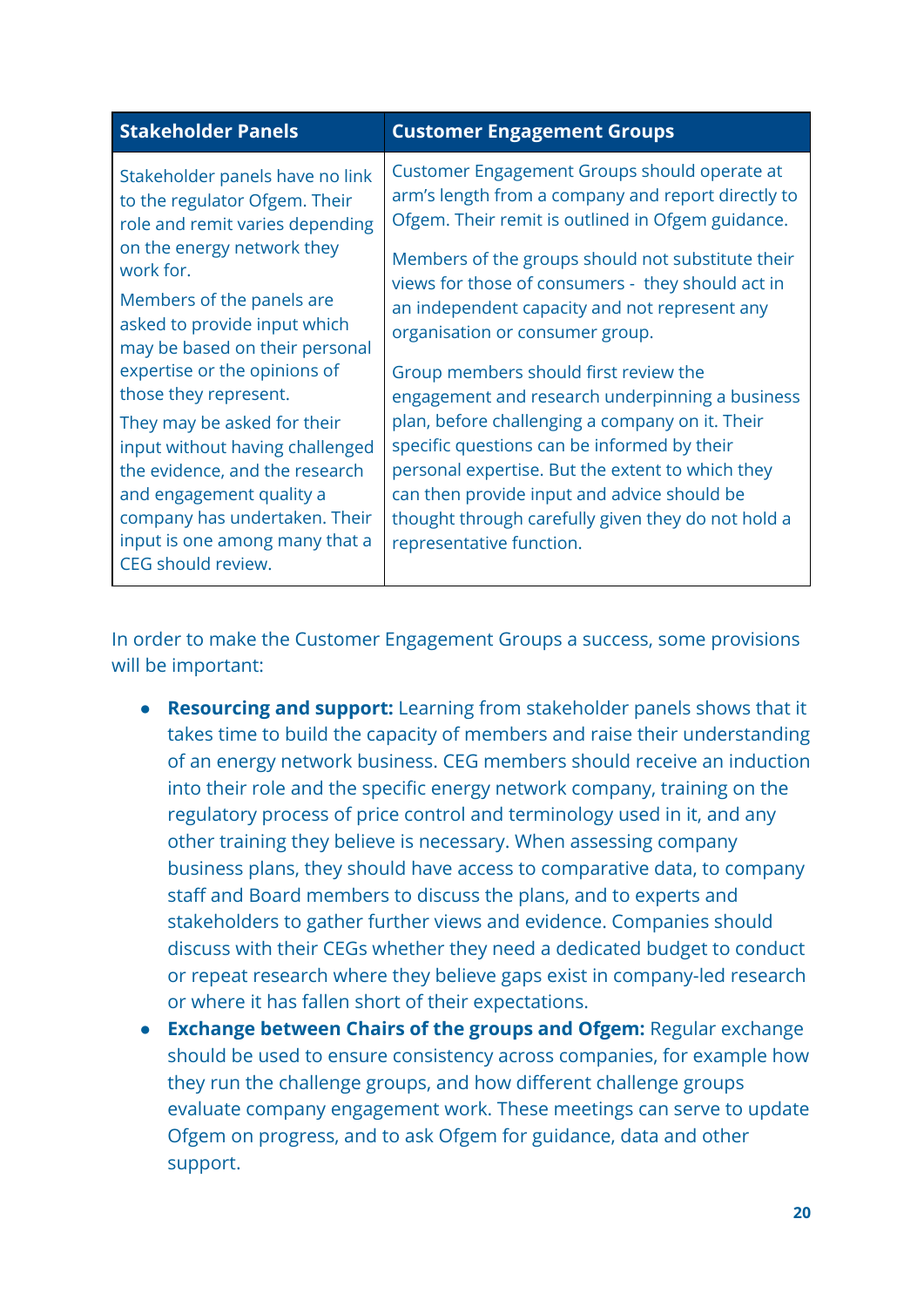- **Independence:** Challenge groups need to be able to provide independent challenge to companies. At an early stage, companies should discuss and agree with the CEG Chair and members any governance arrangements necessary to ensure the independence of the Group. Proper resourcing and support is part of the answer. In addition we believe CEGs should regularly have meetings amongst themselves, without company staff present. They may find it useful to establish guidance principles on the acceptance of gifts of hospitality from their network company.
- **Evaluating challenge groups:** Given these groups are a new feature in the energy networks sector, it is important that we learn whether they add value to the business planning process. Network companies and CEGs should evaluate their activities, processes and outputs, and quantify and qualify their impact as far as possible. This could include CEGs keeping challenge logs that make transparent the contribution they have made to companies' plans; reflect to what extent the quality of the submitted business plans is higher than the drafts or early versions they commented on; and reflect on whether the quality of engagement improved as a result of the groups' challenge.

**It seems important that Ofgem develops a standard evaluation framework to evaluate the quality and effectiveness of energy network company engagement.** What is missing at this stage is a shared understanding of what good engagement looks like so that all CEGs and Ofgem measure companies against the same yardstick. This could be used by the challenge groups as well as by any panel assessing company engagement against any incentives that may be attached to stakeholder engagement. A basis for such a framework could be Ofgem's own principles for engagement (2010)<sup>17</sup> which include inclusiveness, transparency, accessibility, control, responsiveness, accountability, taking views seriously, demonstrating impact, evaluation.

**What role could Customer Engagement Groups play beyond the business planning process?** Whilst the task at hand is preparing business plans for the next five years, we think it is important to think ahead to whether and how the CEGs can be used during the delivery of business plans. One option is that they could help facilitate more sharing and collaboration on engagement research. There is an ever increasing amount of research and insight with and about energy consumers that takes place in silos, is not shared widely, or not considered when industry or policy decisions are taken. The need for a "UK observatory of public engagement" that gathers and distributes evidence and

<sup>17</sup> Ofgem, Principles for effective enhanced engagement, 2010 <https://www.ofgem.gov.uk/ofgem-publications/51871/riiohandbookpdf>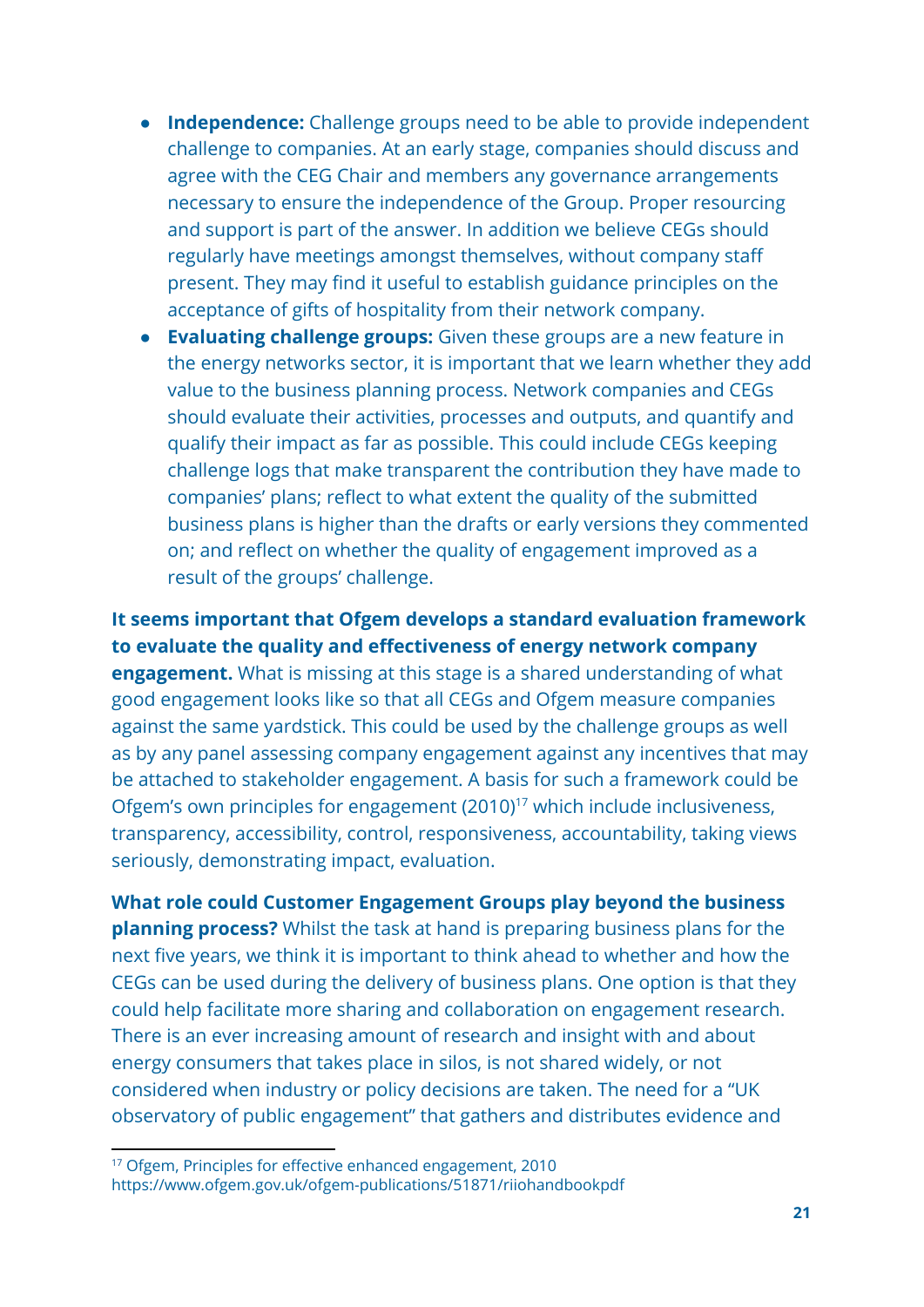advises on good practice in engagement was recently identified by the UK Energy Research Centre.<sup>18</sup>

One step in that direction could be to draw on CEG members to establish one GB-wide engagement group, covering distribution and transmission, whose functions could include:

- review and comment on company consumer engagement plans and implementation reports;
- facilitate cross-company sharing of good practice and joint working;
- establish an open library of customer research;
- identify gaps in consumer research; and
- feed into annual assessment rounds of engagement incentives (if they are retained).

### **Case study: Deliberative workshops for Melbourne's Sewerage Strategy<sup>19</sup>**

#### **What was it?**

In the context of rapid population growth within parts of the city, Melbourne Water recognised that their approach to investment and management of the sewerage system had to change and that they needed to involve customers in planning for these changes. Specific issues they wanted to explore included customers' expectations of sewerage services and the economic, social and environmental impact they may have; what customers' water usage habits currently were; their willingness to pay for sewerage services; and the variations of views and needs between different segments of the customer population.

The project was undertaken in two stages. Firstly, workshops were conducted with experts from the water sector to share insights into customers and identify key current, and potential future issues. More workshops were held with a wider stakeholder group including officials from across government, water retailers and private organisations. The purpose of these workshops was to develop and test the future scenarios which would be used in the customer workshops.

Then deliberative events with customers were conducted in different parts of the city. The first half of the workshop was designed to identify customers' existing knowledge, attitudes and behaviours through interactive polling and small, facilitated group discussions, provide participants with information on the sewerage system and associated issues and opportunities, and rank initial priorities for the system.

 $18$  Public Engagement with Energy: broadening evidence, policy and practice, 2017, UK Energy Research Centre <http://www.ukerc.ac.uk/publications/public-engagement-with-energy.html>  $19$  The full case study is available in Involve's research report that is published alongside this report on our website.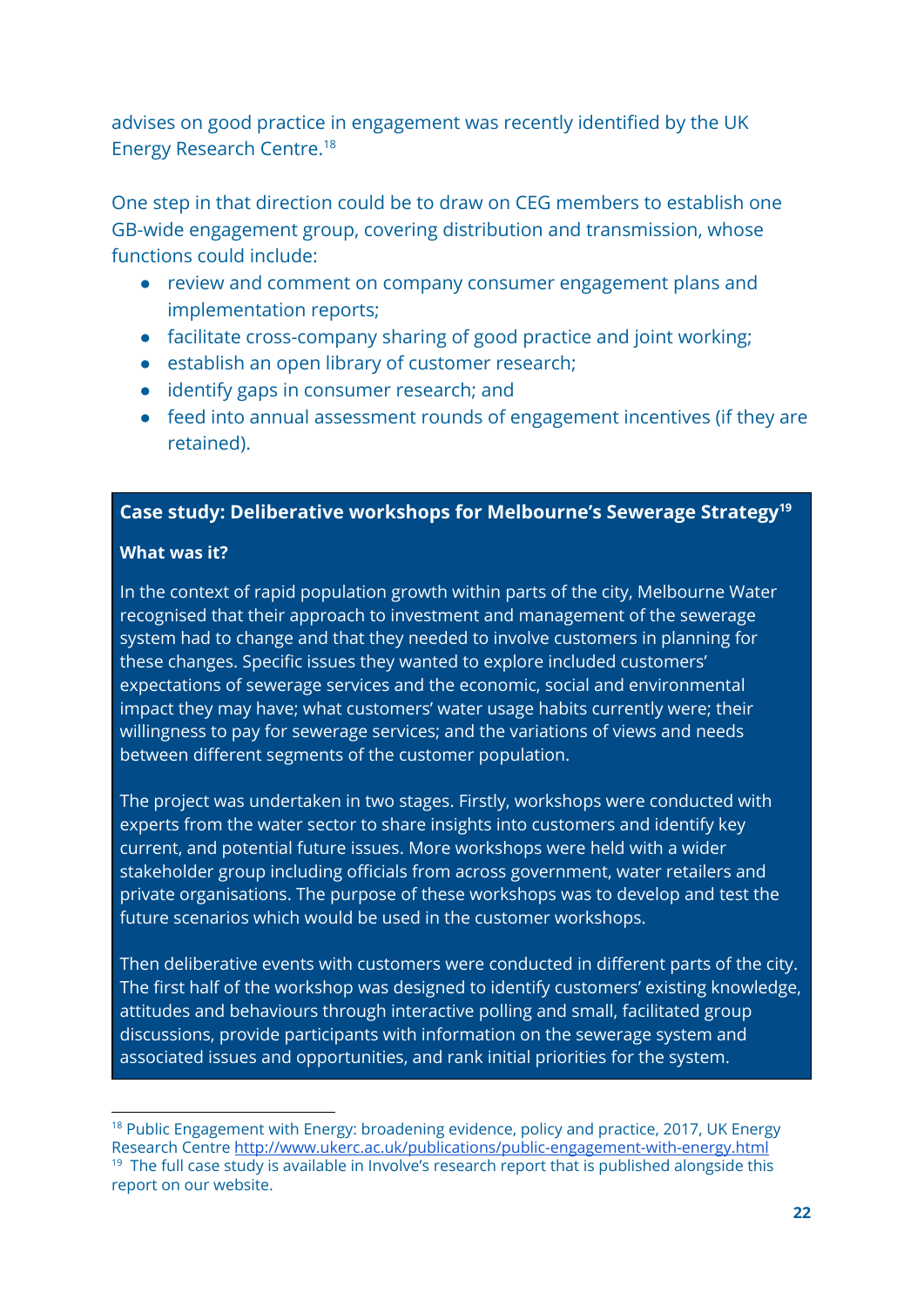In the second half of the workshop participants used the future scenarios to explore expectations for the future. Following their deliberations, each table presented their conclusions to the other group before the whole group voted on a series of questions about the scenarios.

#### **Who was engaged?**

40 participants were recruited for each of the deliberative customer workshops (with 77 attending), according to strict specifications to ensure representation from an appropriate mix of the community took part. They were incentivised to attend the 5  $\frac{1}{2}$ hour workshop through payment of \$220 (Aus.) which was credited with having contributed to the diversity of the participants who took part.

#### **Impact for Consumers**

The insight into what the community's expectations and aspirations for sewage management gained from these workshops was used by the company to inform Melbourne's water and sewerage infrastructure strategy, although direct evidence of specific impacts is not available. Feedback from participants at the time indicated that they found the sessions interesting and informative, despite having no previous motivation to engage directly with the subject or the company, and that they sincerely appreciated having been asked for their opinions.